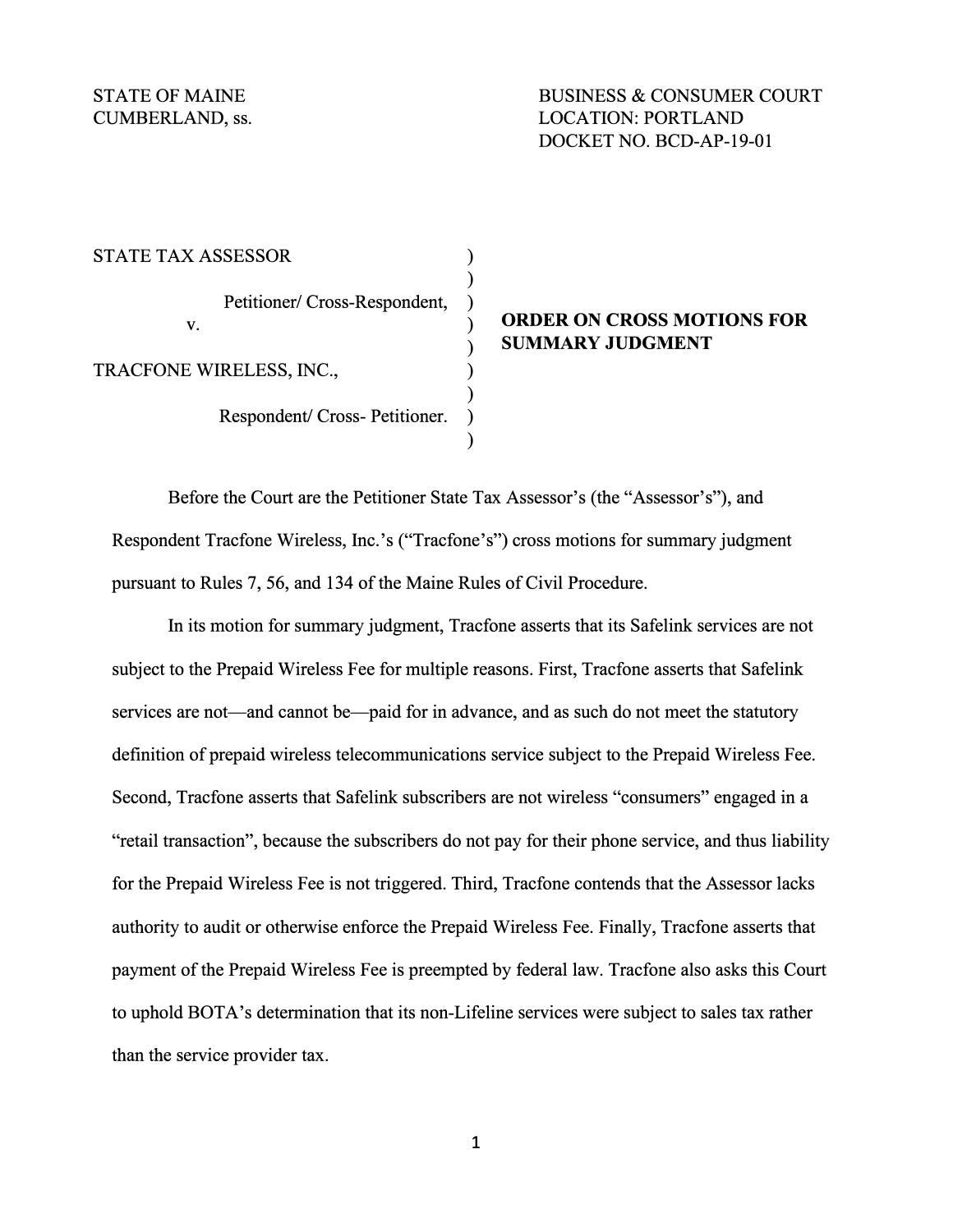Conversely, the STA asks this court to uphold BOTA's determination that, during the audit period, Tracfone's Lifeline services were subject to the Prepaid Wireless Fee. The STA also asks the Court to overrule BOTA's determination that both Tracfone's Lifeline and non-Lifeline services are subject to sales tax, and to instead find that these services are subject to the service provider tax. The State Tax Assessor is represented by Assistant Attorney General Thomas Knowlton and Assistant Attorney General Kimberly Patwardhan. Tracfone is represented by Attorney Jonathan Dunitz.

### **FACTUAL BACKGROUND**

Tracfone is a wireless telecommunications service provider with millions of subscribers in the United States. Its business primarily consists of three components: 1) its Safelink Service, which offers federal Lifeline service to qualifying low-income households; 2) the retail sale of prepaid wireless goods and services; and 3) the resale of prepaid wireless goods and services to retailers and distributors at wholesale. (Resp't's  $S.M.F. \P 1$ .) The federal Lifeline program was enacted in 1985, and expanded access to telephone service to low-income Americans. The Universal Service Administrative Company ("USAC") manages the Universal Service Fund ("FUSF"), and administers the Lifeline program. 47 C.F.R. § 54.702(b). Specifically, USAC collects FUSF funds and distributes them as subsidies to telecommunication companies that offer federally approved services, including Lifeline. *Id.* § 57702(b ). Over the relevant time period, USAC paid each participating telecommunications company \$9 .25 per month for each of its subscribers who qualified for service in the month preceding the payment.<sup>1</sup> (Stip.  $\P\P$  11, 12.)

**<sup>1</sup>**Lifeline services are available to individuals with a gross annual income at or below 135% of the federal poverty line, 47 C.F.R. § 54.409(a)(1); or if an individual in the household participates in SNAP, Medicaid, Supplemental Security Income, federal public housing assistance, or another qualifying program. *Id.* § 54.409(a)(2).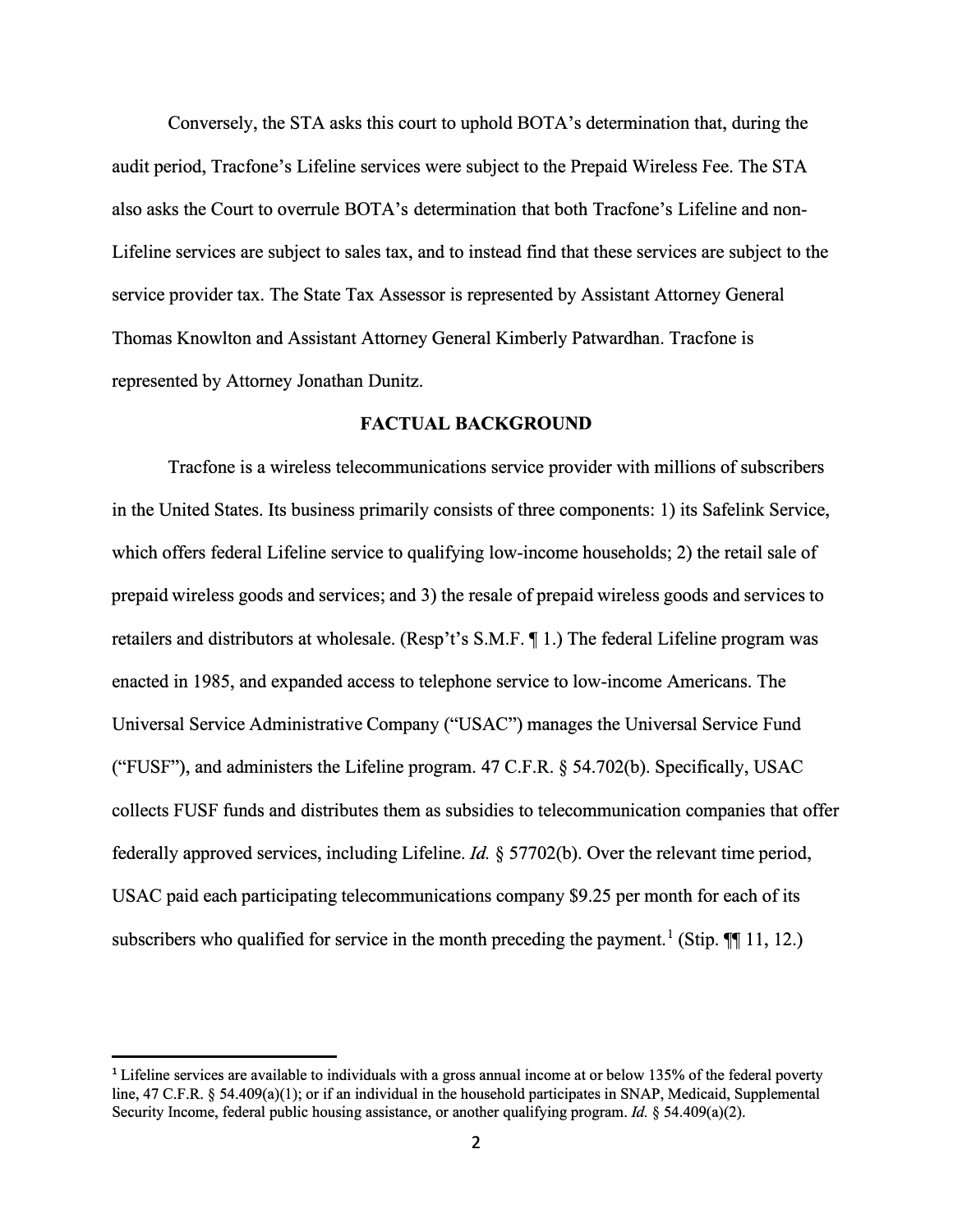Lifeline customers in Maine who desired Safelink service would submit a written application to Tracfone. (Pet'rs' S.M.F.  $\P$  31.) Lifeline customers would enter into a "legally binding agreement" with Tracfone that governed Tracfone's provision of service to the customers. (Pet'rs' S.M.F. ¶ 32.) Among other requirements, Tracfone's Lifeline customers would be required to verify their continuing eligibility for the program, promised not to give away or resell their Lifeline service, and agreed to binding arbitration for dispute resolution. (Pet'rs' S.M.F. 1 35.) Likewise, in accordance with FCC regulations, Tracfone's Lifeline customers in Maine and members of their households gave up the right to procure service from any other provider. 47 C.F.R. §§ 54.409(c), 54.410(d)(3)(vi).

After applying, and qualifying for Lifeline services, during the Audit Period, a Safelink customer would receive access to local and long distance calls, the ability to send and receive text messages, to utilize directory and operator assistance, and access to emergency 9-1-1 services from their mobile telephones. (Stip.  $\P$  27.) At the beginning of the Audit Period, Safelink customers received 68 airtime minutes per month, and by the end of the Audit Period customers were entitled to 250 airtime minutes per month. (Stip.  $\P$  29-30.) These airtime minutes would decline in a known amount when customers made telephone calls, sent or received text messages, checked their voicemail, and accessed directory services. *Id.* Tracfone would eventually receive a reimbursement from USAC for the \$9.25 worth of service advanced to the Lifeline customer, per month. (Stip.  $\P$  33.)

Tracfone was first certified as an Eligible Telecommunications Carrier for the purpose of providing Lifeline services in 2010. (Stip.  $\sqrt{24}$ .) In providing Lifeline services to low-income Maine households, Tracfone offered free smartphones to users who desired them. Lifeline subscribers who committed to receiving services from Tracfone would not receive a monthly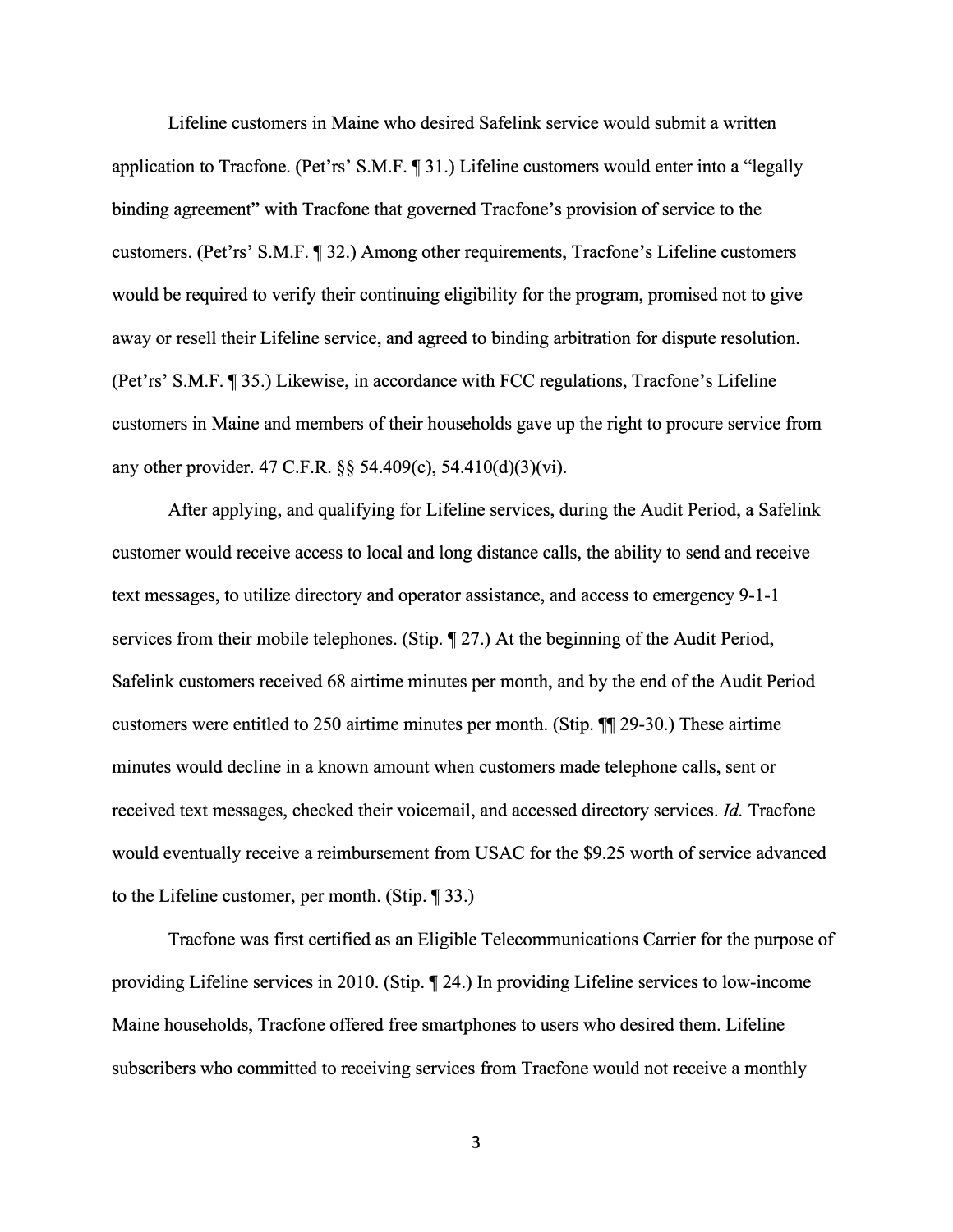bill, and instead Tracfone would receive the \$9.25 subsidy from USAC. (Resp't's S.M.F.  $\P$  $\uparrow$  4, 5.)

On April 1, 2014, the STA sent Tracfone an "Intent to Audit" letter with a list of requested documentation.(Stip. ¶ 11.) Maine Revenue Services ("MRS") presented its audit findings on July 20, 2016. (Resp't's S.M.F.  $\parallel$  6.) The Audit Period covered by those findings is December 1, 2012 through January 31, 2016. (Stip.  $\P$  36.)

According to MRS's findings, Tracfone had failed to pay a Prepaid Wireless Fee, due for each month of Lifeline service it provided to subscribers for whom USAC paid a subsidy to Tracfone. (Stip.  $\P$ , 43, 47). M.R.S. also found that Tracfone's provision of Safelink service to Maine residents constituted a "retail sale" that was subject to Service Provider Tax ("SPT"), and determined that the sale price of Lifeline is the full amount of the federal USAC subsidy received by Tracfone. (Stip.  $\P\P$  41, 42.) On July 28, 2016, the Assessor issued two assessments to Tracfone. (Stip.  $\P$  43.) First, an assessment was issued for the Prepaid Wireless Fee in the amount of \$1,208,459.42 including interest. (Stip.  $\P$  43.) Second, the Assessor issued an assessment for SPT in the amount of \$439,333.25, including interest. (Stip.  $\P$ 43). In total, the Assessor alleged that Tracfone owed \$1,647,792.67. Tracfone filed a request for reconsideration of the assessments, which was denied on March 23, 2017.

Finally, on May 22, 2017, Tracfone filed an appeal to the Maine Board of Tax Appeals ("BOTA"). (Stip.  $\P$  43.) BOTA issued its decision on April 21, 2018, finding that Tracfone correctly charged sales tax and not SPT on its non-Lifeline sales. (Resp't's  $S.M.F. \P 15$ .) However, BOTA upheld the Assessor's determination that Lifeline service during the Audit Period was subject to the Prepaid Wireless Fee, while finding that Lifeline services were also subject to sales tax rather than SPT. Tracfone filed a request for reconsideration, which was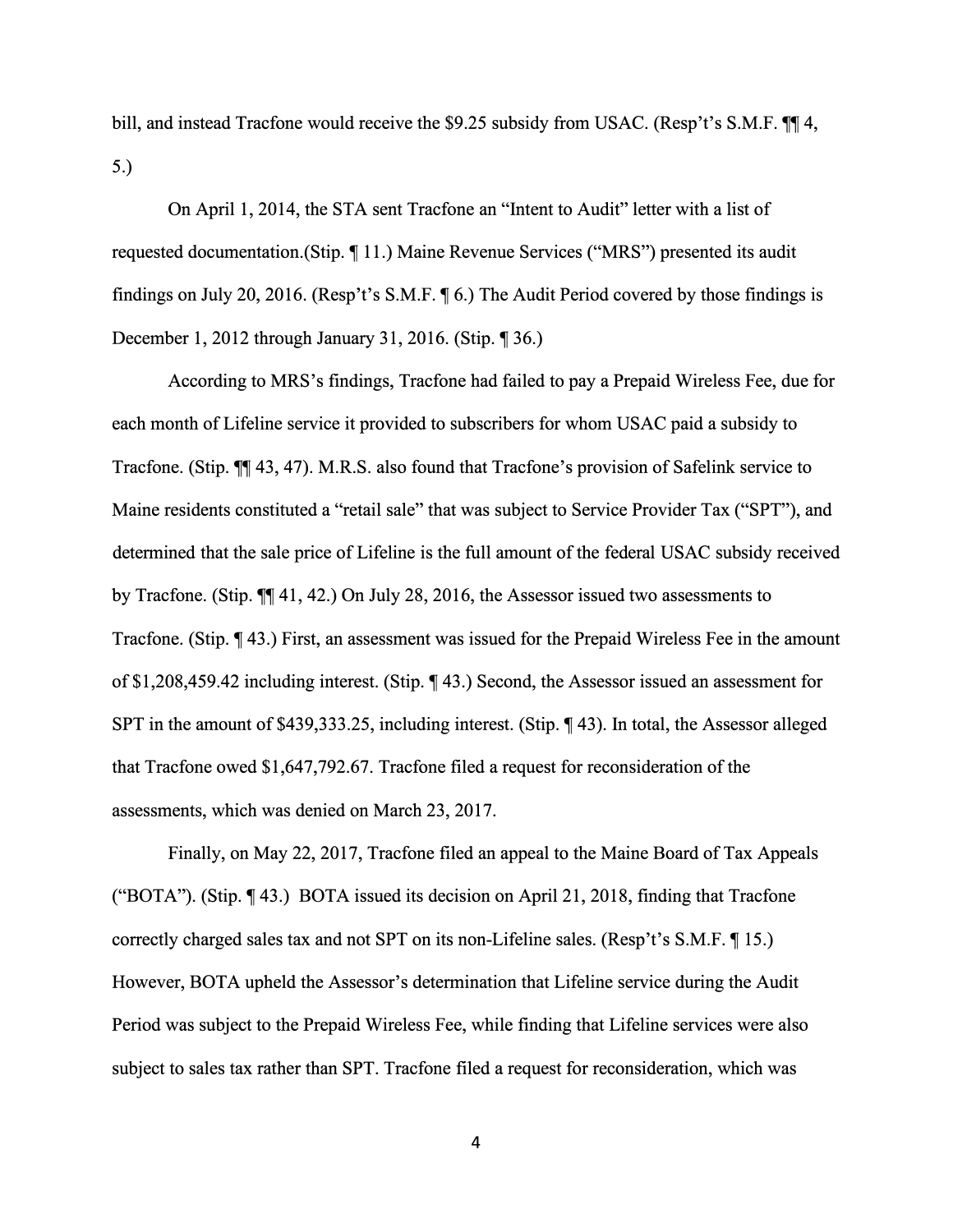denied on June 4, 2018. The Assessor petitioned for review in the Superior Court, after which Tracfone petitioned. The case was eventually transferred to the Business and Consumer Court.

### **LEGAL STANDARD**

When a party seeks review of a decision issued by the STA, the Court must make a de novo determination of the merits of the case and make its own determination as to all questions of fact or law. *Blue Yonder, LLC v. State Tax Assessor,* 2011 ME 49,  $\P$  6, 17 A.3d 667 (citing 36 M.R.S. § 151). The Court does not accord heightened deference to the STA or BOTA's decision in interpreting tax statutes. *Id.* When examining tax statutes, Maine Courts look to the plain meaning of the language to give effect to the legislative intent. *Foster v. State Tax Assessor,*  1998 ME 205,  $\P$  7, 716 A.2d 1012. Tax statutes must be construed strictly against the taxing authority. *BCN Telecom, Inc. v. State Tax Assessor*, 2016 ME 165, 110, 151 A.3d 497. However, the Petitioner has the burden of proof on all factual and legal questions. 36 M.R.S.  $\P$  $151-D(10)(I)$  (Supp. 2018).

A party is entitled to summary judgment pursuant to M.R. Civ. P. 56(c) when the summary judgment record reflects there is no genuine issue of material fact and the movant is entitled to judgment as a matter of law. A fact is material if it has the potential to affect the outcome of the suit, and a genuine issue of material fact exists when the fact-finder must choose between competing versions of the truth, even if one party's version appears more credible or persuasive. Cross motions for summary judgment "neither alter the basic Rule 56 standard, nor warrant the grant of summary judgment per se." *F.R. Carroll, Inc. v. TD Bank, NA.,* 2010 ME 115, ¶ 8, 8 A.3d 646 (quoting *Wightman v. Springfield Terminal Ry. Co.,* 100 F.3d 228, 230 (1st Cir. 1996)).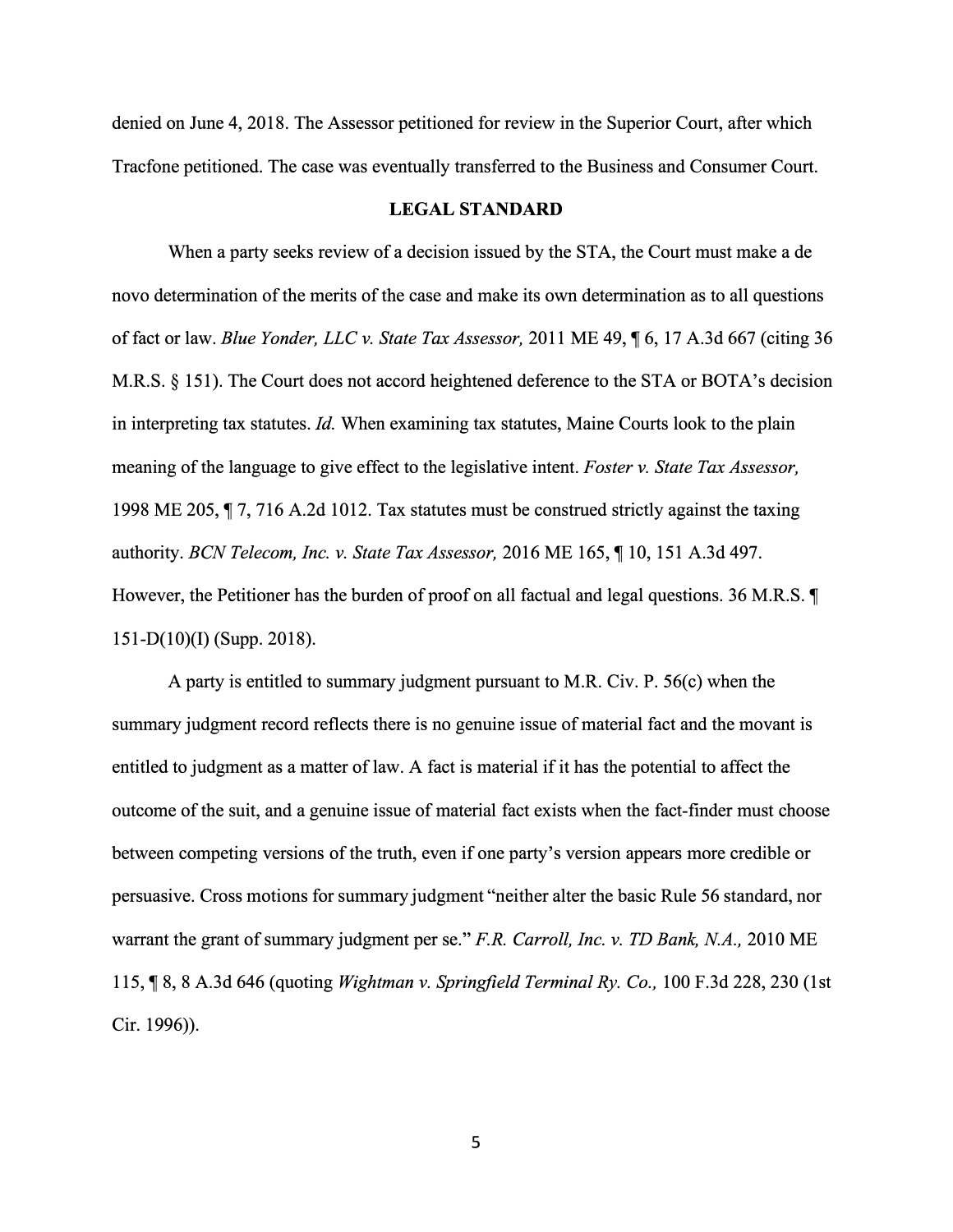### **DISCUSSION**

# I. **Tracfone's Safelink Service Qualifies as a Prepaid Wireless Telecommunication Service.**

According to Maine Law, prepaid wireless telecommunication services are defined as:

cellular or wireless telecommunications service that allows a caller to dial 9-1-1 to access the E-9-1-1 system, which service must be paid for in advance and is sold in predetermined units or dollars that declines with use in a known amount.

25 M.R.S. § 2921(13); 35-A M.R.S. § 7102(4). Because, by their nature, "prepaid wireless telecommunications services are provided without a periodic bill, the collection of fees and surcharges regarding prepaid wireless telecommunications services must be accomplished according to a methodology that differs from the collection of fees and surcharges on other wireless telecommunications services..." As such, the legislature enacted the Prepaid Wireless Fee as an alternative method of taxation for prepaid wireless providers, such as Tracfone, who do not maintain a traditional, monthly billing relationship with subscribers. *See* 35-A M.R.S. § 7101(6).

Pursuant to 35-A M.R.S. § 7104-C(2)(A), "a seller of prepaid wireless telecommunications services shall collect the prepaid wireless fee from the prepaid wireless consumer for each retail transaction occurring in this State." As a result of the Audit, the Assessor determined Tracfone had failed to remit the Prepaid Wireless Fee due on its provision of Safelink services. Conversely, Tracfone asserts that Safelink services provided during the Audit Period should not be subject to the Prepaid Wireless Fee because Lifeline customers in Maine were not engaged in "retail transactions" for "prepaid wireless telecommunications services". The Court will address each of Tracfone's arguments in turn, to determine whether: 1) Safelink services were paid in advance, and 2) Lifeline customers were engaged in "retail transactions.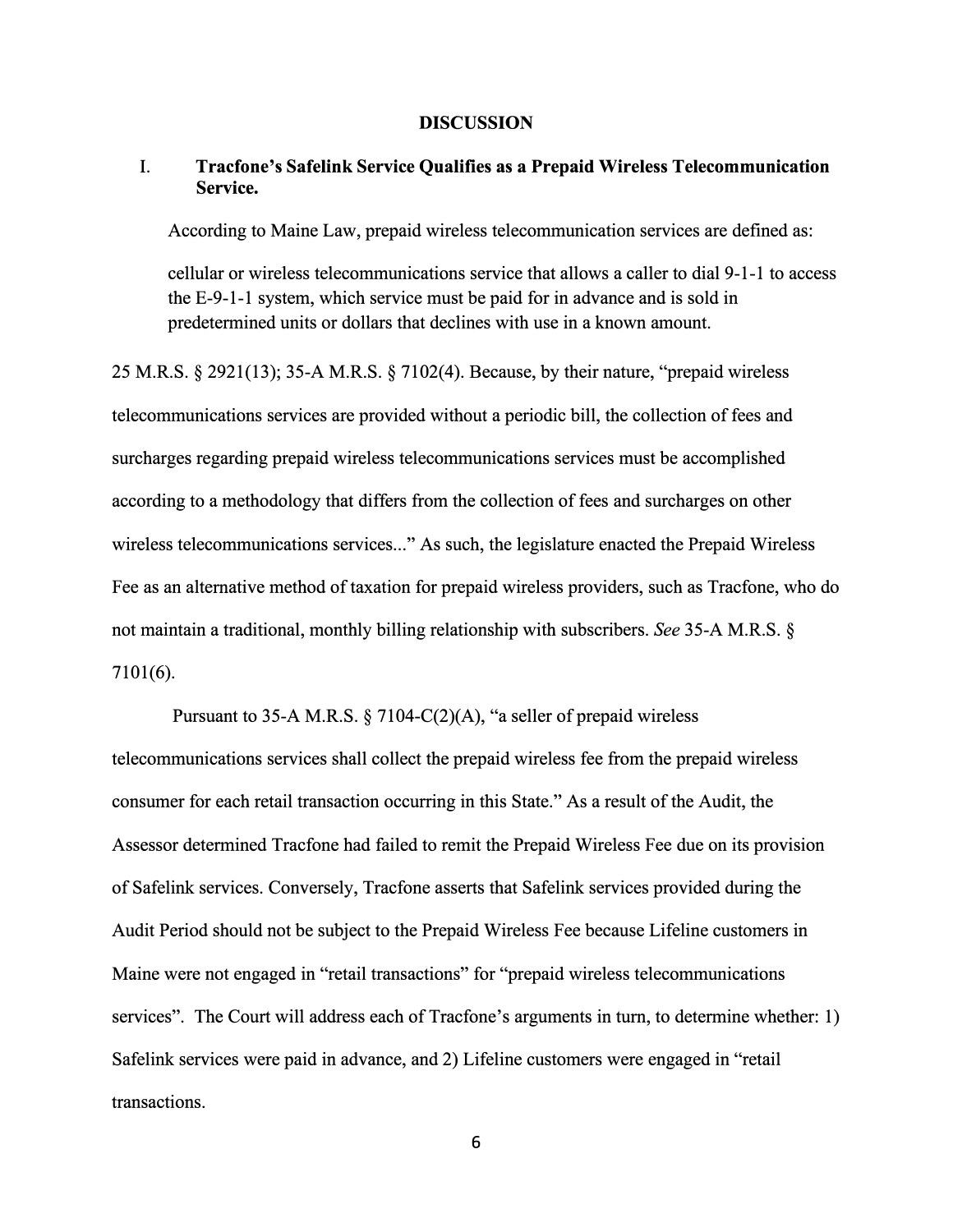### **a. Tracfone's Safelink Service was "Paid in Advance."**

Tracfone first argues that because Tracfone provided Safelink service to its Lifeline Customers prior to receiving payment from USAC, the service cannot be deemed "paid in advance" as is necessary to be deemed prepaid wireless telecommunications service under 35-A M.R.S. §7102(4). Although the Court accepts Tracfone's contention that it received the federal Lifeline subsidy after customers activated, and therefore used the service, this fact alone does not negate the prepaid nature of Tracfone's Safelink service.

According to the record, Lifeline customers in Maine who desired Safelink service would submit a written application to Tracfone. (Pet'rs' S.M.F. 1<sup>31</sup>.) Lifeline customers would enter into a "legally binding agreement" with Tracfone that governed Tracfone's provision of service to the customers. (Pet'rs' S.M.F. ¶ 32.) Among other requirements, Tracfone's Lifeline customers would be required to verify their continuing eligibility for the program, promised not to give away or resell their Lifeline service, and agreed to binding arbitration for dispute resolution. (Pet'rs' S.M.F. **[44]** 35.) Likewise, in accordance with FCC regulations, Tracfone's Lifeline customers in Maine and members of their households gave up the right to procure service from any other provider. 47 C.F.R.  $\S$ § 54.409(c), 54.410(d)(3)(vi).

After applying, and qualifying for Lifeline services, during the Audit Period, a Safelink customer would receive access to local and long distance calls, the ability to send and receive text messages, to utilize directory and operator assistance, and access to emergency 9-1-1 services from their mobile telephones. (Stip.  $\P$  27). At the beginning of the Audit Period, Safelink customers received 68 airtime minutes per month, and by the end of the Audit Period customers were entitled to 250 airtime minutes per month. (Stip.  $\P$  29-30). These airtime minutes would decline in a known amount when customers made telephone calls, sent or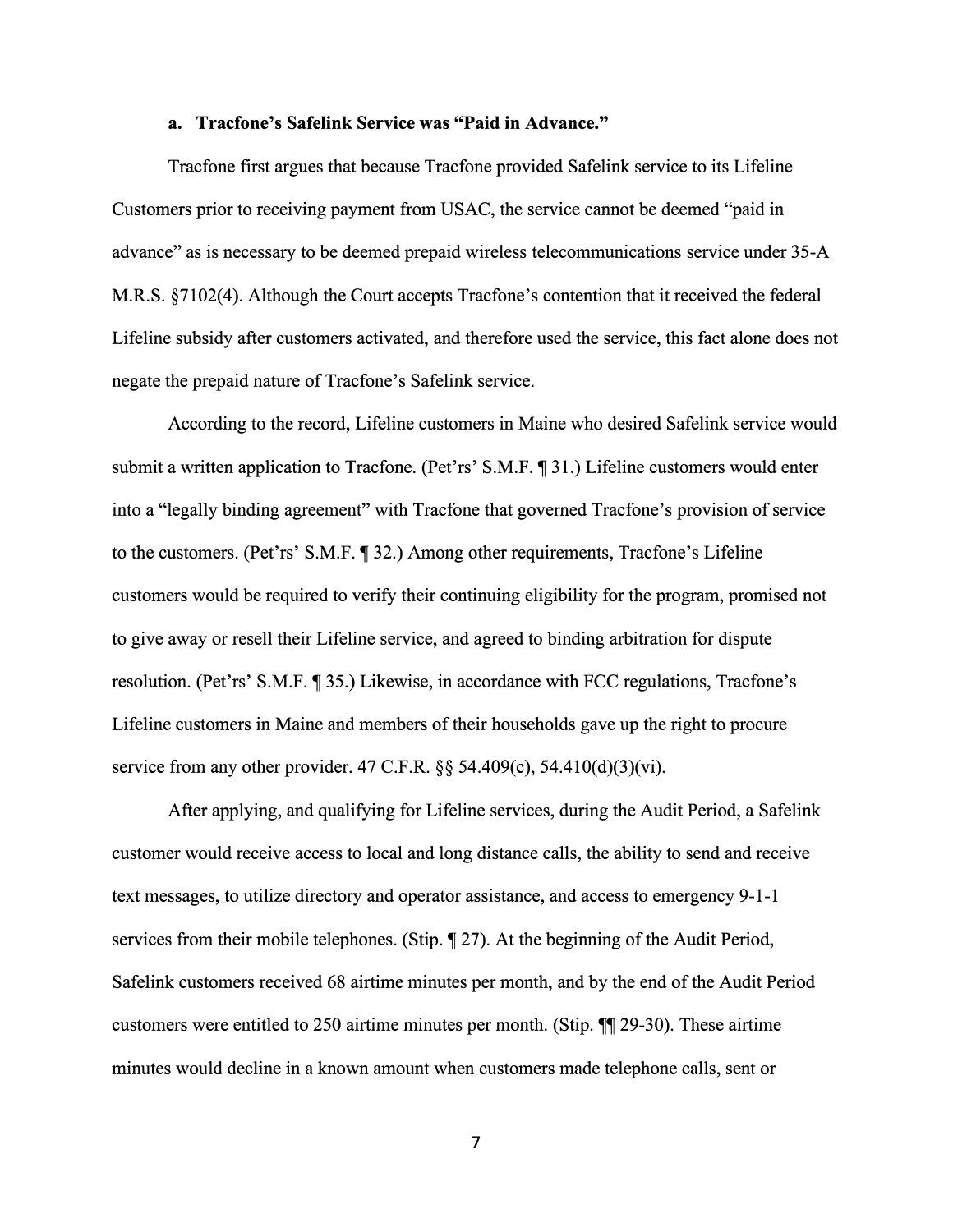received text messages, checked their voicemail, and accessed directory services. *Id.* Tracfone would eventually receive a reimbursement from USAC for the \$9.25 worth of service advanced to the Lifeline customer, per month. (Stip.  $\P$  33). Thus, the Court the Court finds that Tracfone's Safelink service unambiguously allows customers to access the E-9-1-1 system, and to purchase predetermined units that decline in a known amount.

Other than receiving the eventual reimbursement from USAC, Tracfone's Safelink service operates almost identically to its non-Lifeline services. It is undisputed that Tracfone's non-Lifeline services can be characterized as "prepaid wireless services"; consumers purchase in advance, predetermined units that decline in a known quantity with use. However, when those same services are translated to the Lifeline context, and instead monetary compensation comes via a federal reimbursement, Tracfone insists the services can no longer be classified as prepaid.

In support of its assertion that Lifeline services cannot be classified as "prepaid", Tracfone cites 47 C.F.R. § 54.407(c), which details when a wireless carrier receives a federal Lifeline subsidy:

an eligible telecommunications carrier offering a Lifeline service that does not require the eligible telecommunications carrier to assess and collect a monthly fee from its subscribers:

- (1) Shall not receive universal service support for a subscriber to such Lifeline service *until the subscriber activates the service* by whatever means specified by the carrier, such as completing an outbound call; and
- ( 2) After service activation, an eligible telecommunications carrier shall only continue to receive universal service support reimbursement for such Lifeline service provided to subscribers *who have used the service within the last 30 days,* or who have cured their non usage...

47 C.F.R. § 54.407(c)(emphasis added). As demonstrated above, wireless telecommunication service providers like Tracfone who provide service to Lifeline customers receive a subsidy from USAC after the subscriber activates the service. Nonetheless, the fact that reimbursements to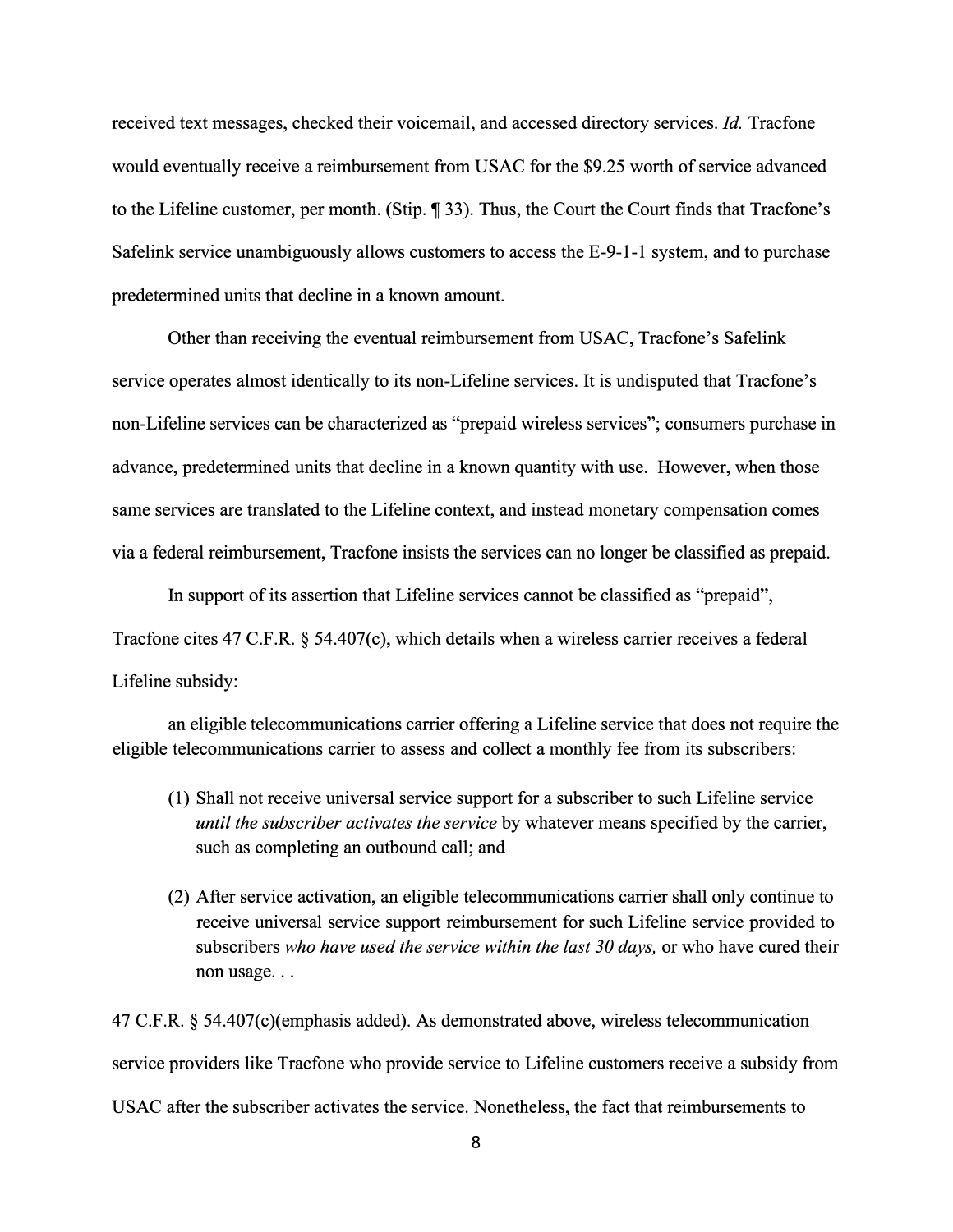Lifeline providers occur after the provision of services, does not alone determine whether the service qualifies as "prepaid."

While Tracfone paints Safelink as a purely post-paid provision of telecommunications services, the Court sees the relationship between Lifeline customers, Tracfone, and USAC differently. During the Audit Period, when a customer applied for Safelink service, the customer provided valuable consideration: the customer agreed to Tracfone's terms of service, binding arbitration for dispute resolution, and gave up the right to receive Lifeline service from any other telecommunications provider. (Pet'rs' S.M.F.  $\P$ , 31-35.) In exchange, Tracfone would advance Safelink services, worth \$9.25, to each customer. Tracfone was motivated to provide this service because it would receive the \$9.25 federal Lifeline subsidy from USAC. Due to Tracfone's choice of business model, it did not send Lifeline customers in Maine periodic bills. The Court finds that Tracfone advanced a credit worth \$9.25 to each Lifeline customer per month. Using this credit, Lifeline customers would be provided a predetermined set of units, or minutes, which declined with use. Thus, Tracfone's Safelink service bears the hallmarks of a prepaid wireless telecommunications service. The character of these services is not altered simply by the timing of the federal reimbursement.

Tracfone's own characterizations of its Safelink service bolster the Court's decision. On countless occasions, and in some under the penalty of perjury, Tracfone described its Safelink service as "prepaid." For instance, in its Rule 30(b)(6) deposition, Tracfone conceded: "Even under Lifeline, it's a prepaid model that restricts somebody from using more than what they are allotted under the program." (Pet'rs' S.M.F.  $\parallel$  38; Knowlton Aff. Ex. A.) Tracfone's own admission makes clear that Safelink services are still provided according to a "prepaid model", regardless of when the USAC subsidy arrives in Tracfone's bank account.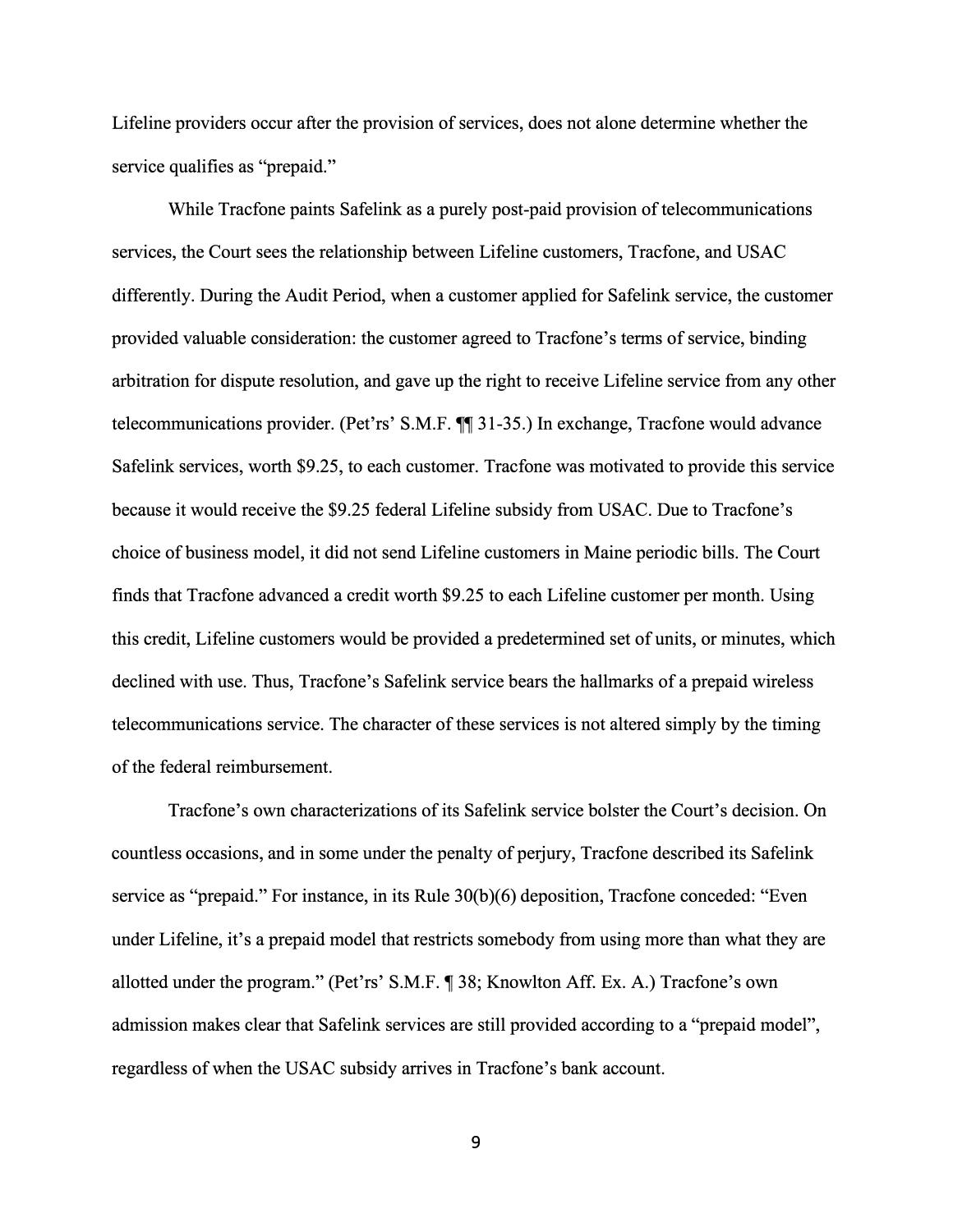### **b. Tracfone's Lifeline Customers Were Consumers Engaged in Retail Transactions**

The prepaid wireless statute also provides that, "A seller of prepaid wireless telecommunications services shall collect the Prepaid Wireless Fee from the prepaid wireless consumer for each *retail transaction* occurring in this State." 35-A M.R.S. § 7104-C(2)(A) ( emphasis added). Tracfone insists that its Safelink services should not be subject to the Prepaid Wireless Fee because Lifeline subscribers are not consumers engaged in retail transactions. "Retail transaction" is defined as "the purchase of prepaid wireless telecommunications service from a seller for any purpose other than resale." *See* 35 M.R.S. § 7102(7); 25 M.R.S. § 2921(15).

When a Lifeline customer sought service during the Audit Period, they did so by emolling in Tracfone's Safelink program, after which they received a smartphone and a limited number of minutes and data each month. The customer did not provide monetary compensation directly, and instead Tracfone eventually received the federal Lifeline subsidy. In Tracfone's view, this transaction does not amount to a *purchase* from a seller.

According to the prepaid wireless statute, a "seller" is a "person who sells prepaid wireless telecommunications service to another person." 35-A M.R.S. § 7102(8); 25 M.R.S. § 2921(16). The word "purchase" is not defined by statute but can be generally defined as "to obtain by paying money or its equivalent." *Purchase, Merriam-Webster,* https://www.merriamwebster.com/dictionary/purchase (last accessed 4/05/2021). Tracfone was undoubtedly in the business of selling prepaid wireless telecommunications service. Maine law has long held that a "sale" includes transactions where some or all of the consideration is provided by someone other than the customer. *Flippo v. L.L. Bean, Inc.,* 2006 ME 62,  $\P\P$  12-13, 898 A.2d 942; *Flik International Corp. v. State Tax Assessor,* 2002 ME 176,  $\P$  19, 812 A.2d 974. Further, the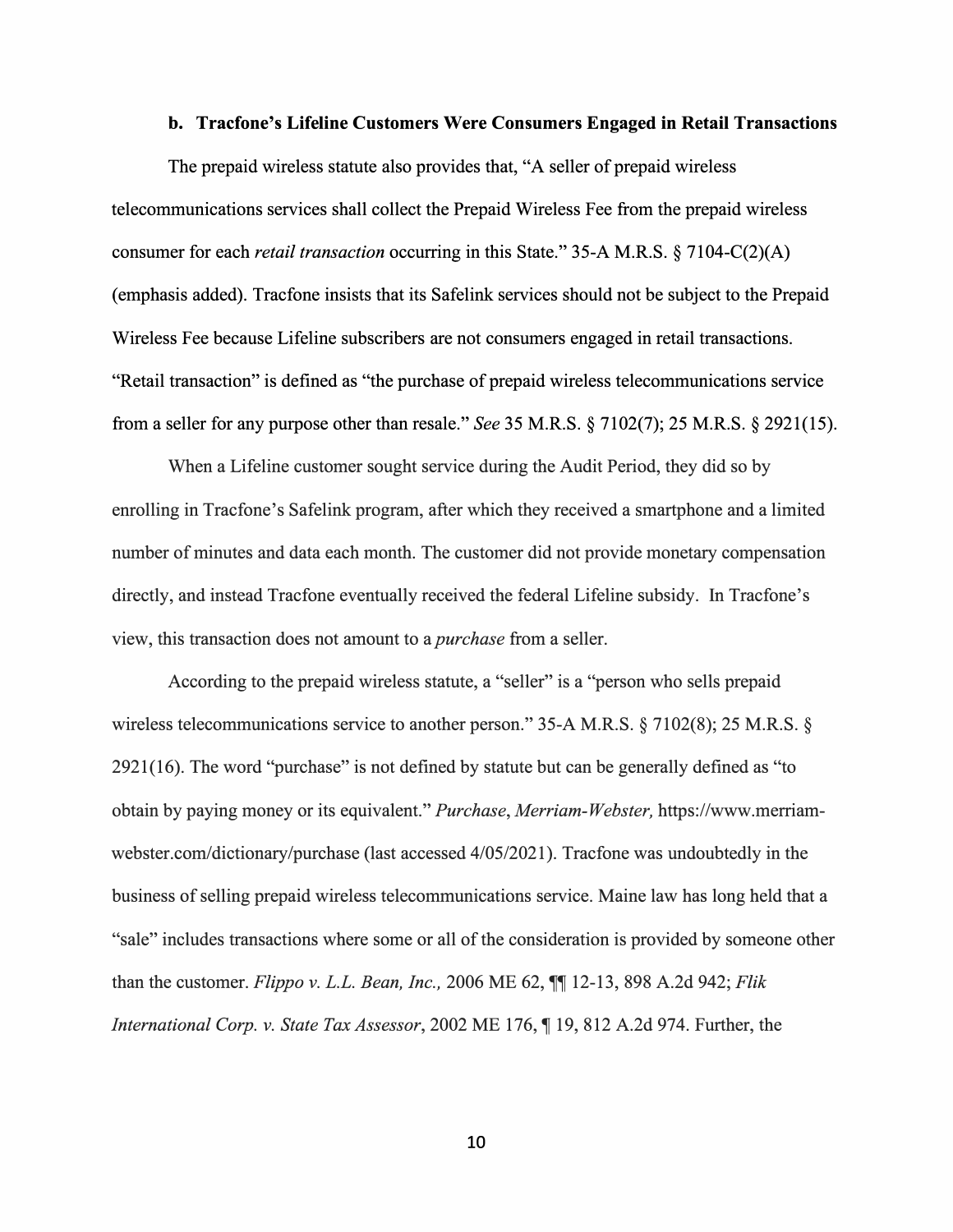definition of sale price "sweeps broadly so that any value received for a retail sale is included in the sale price", even if that value is received at different times. *Id.* 

Further, these Lifeline sales were also "retail transactions under the prepaid wireless statute. The record shows that Lifeline customers in Maine purchased prepaid wireless telecommunications service from Tracfone-predetermined units of telecommunications service that declined per minute of use and allowed the customer to dial 9-1-1. Lifeline customers agreed to Tracfone's terms and conditions, and USAC eventually provided Tracfone with the federal Lifeline subsidy. According to Maine law, it makes no difference whether monetary compensation came from USAC on behalf of the customers, or directly from the customers themselves. Tracfone engaged in a sale of prepaid wireless services, and Lifeline customers purchased those services, though indirectly, and engaged in a retail transaction.

Nevertheless, in support of its view that Lifeline customers were not engaged in retail transactions, Tracfone cites to two opinions issued by the Maryland and Rhode Island Attorneys General. In Maryland, when tasked with determining whether Lifeline was subject to their state E-911 fees, the Attorney General explained: "the way in which Lifeline participants receive their service is not something that most people would normally think of as a 'retail transaction.' Safelink customers do not buy their service, and no obvious transaction occurs when the [E-911] fee can be charged to the customer. *Op. Md. Atty. Gen,* 99 Op. Att'y Gen. 208, at 217 (Dec. 5, 2014). Likewise, in Rhode Island, the Attorney General issued an opinion stating that: "Since under the Safelink program, the qualifying customer receives the telephone and service free of charge, no 'purchase' takes place ... " *Op. R.I. Atty. Gen.,* Response to Speaker Fox, at 1 (Oct. 12, 2012). The Rhode Island Attorney General concluded, "In the absence of a 'purchase' transpiring, receipt of the free phone and service under the Safelink program, in the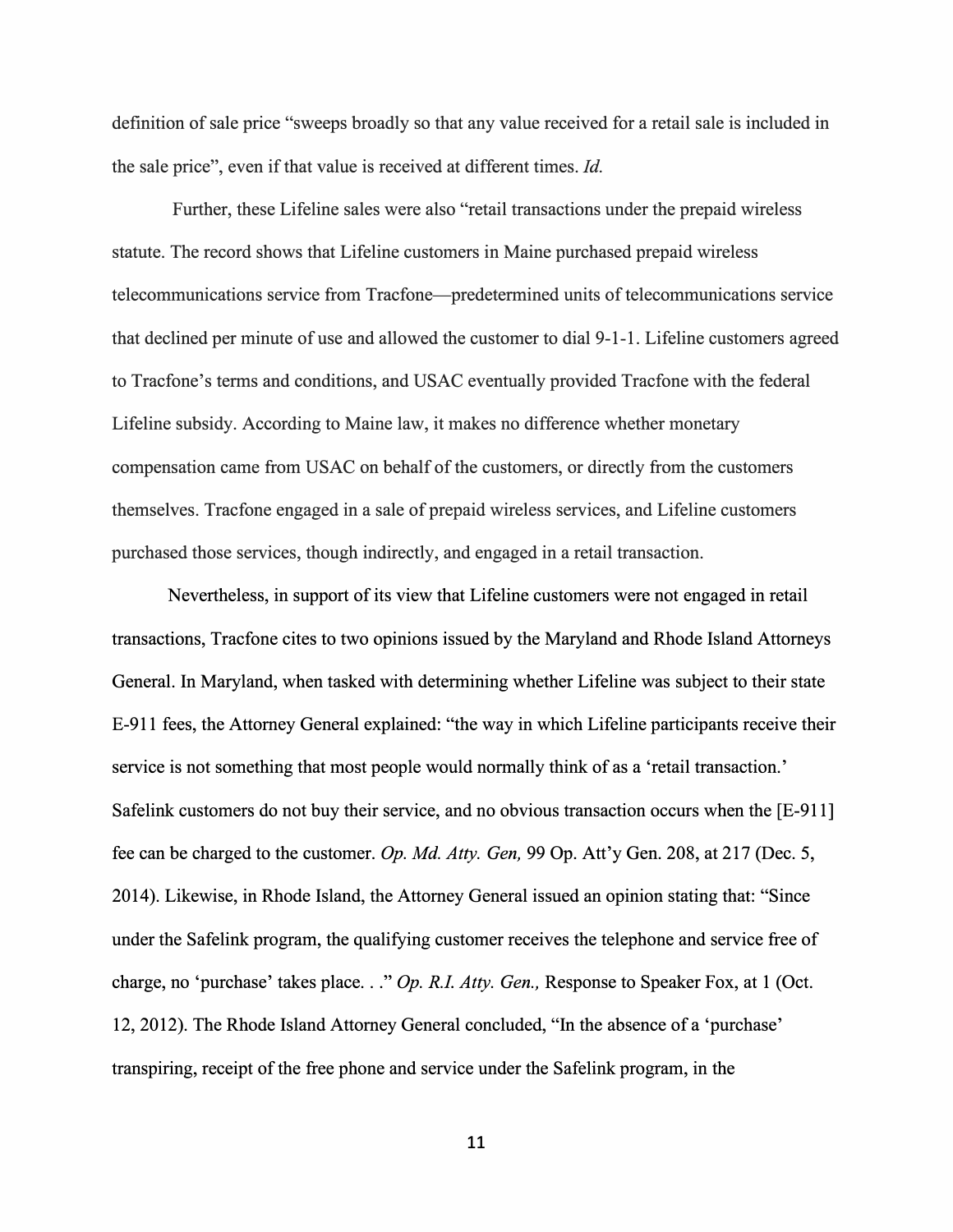Department's opinion, cannot constitute a 'retail transaction' upon or for which E-911 charges may be collected." *Id.*

Although advisory opinions issued by attorney generals outside of Maine are not controlling, they do provide the Court with insight into other state's approach to taxing Lifeline services. However, as the Maryland Attorney General makes clear in its advisory opinion cited, several other states<sup>2</sup> require wireless service providers to collect E-911 fees from Lifeline participants, even when services are provided free of charge. Op. Md. Atty. Gen., 2014 WL 7139497, at \*4 (2014). In any event, the specific tax statutes considered by the Maryland and Rhode Island Attorneys General, though similar to Maine's, are in fact different statutes.

The Court finds that Lifeline customers purchased prepaid wireless telecommunications services from Tracfone during the audit period. Lifeline consumers received pre-determined units of telecommunications service that declined per minute of use and allowed a customer to dial 9-1-1. Tracfone extended these services during the audit period, taking the form of a \$9 .25 credit. In addition to USAC's monthly subsidy, Lifeline subscribers provided consideration for the services they received, namely by limiting themselves to services provided by Tracfone, and agreeing to binding arbitration for dispute resolution. Tracfone's assertion that it does not have a billing relationship with its Lifeline subscribers clouds the reality of the situation. Although Tracfone does not have a traditional billing relationship with its Lifeline subscribers, it has billed Lifeline customers in other states, such as Alabama, for the state's 9-1-1 charge. Tracfone's approach to collecting wireless fees, and its variation across the United States, is a result of its own business decisions, rather than a legal necessity. For this reason, the Court finds that

<sup>&</sup>lt;sup>2</sup> The Maryland Attorney General notes that Texas, Alabama, and Colorado require providers to collect E-911 fees from consumers.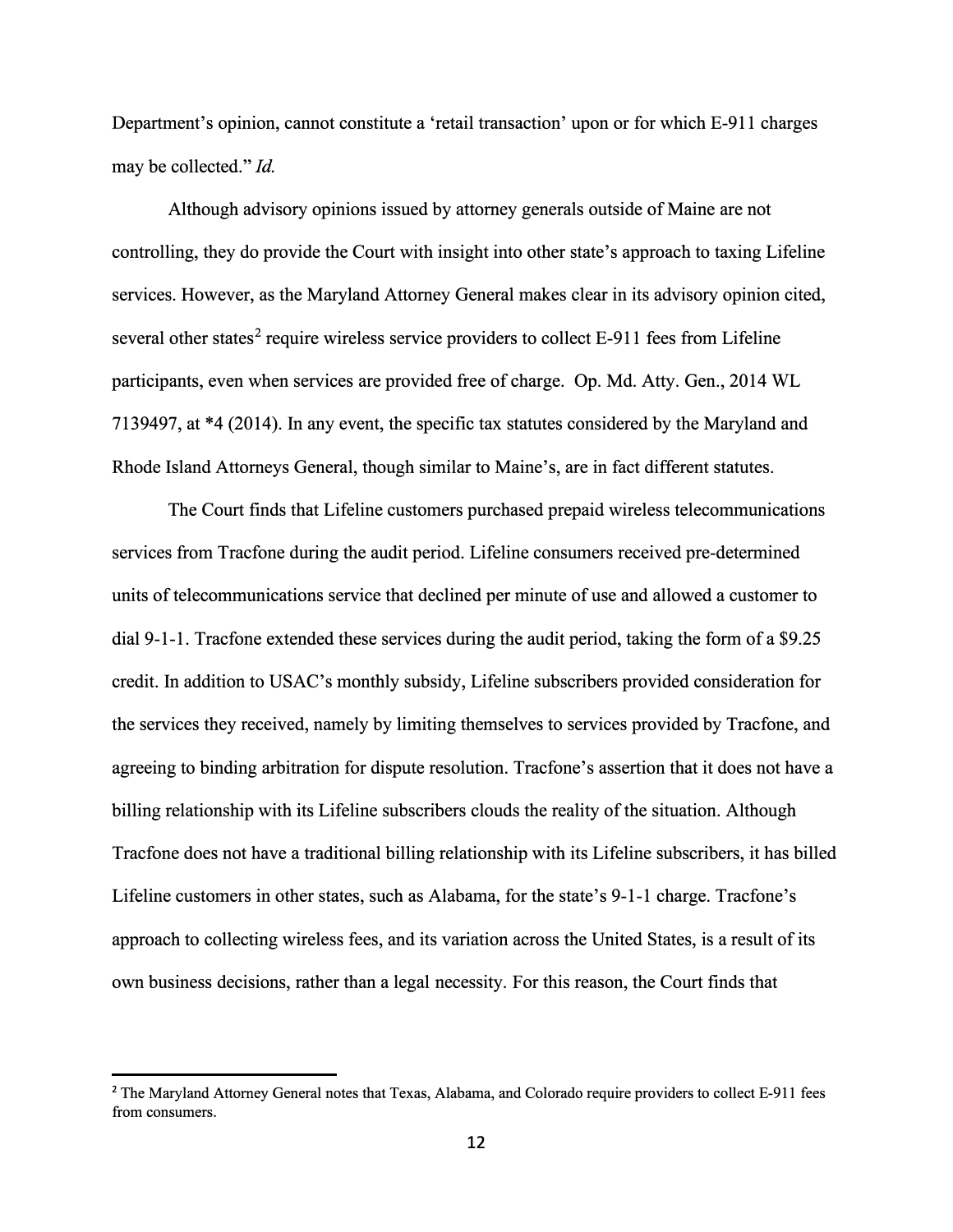Lifeline subscribers were indeed "consumers" engaged in "retail transaction", despite the nontraditional method in which those transactions took place.

# II. **The State Tax Assessor Has Authority to Audit and Make Assessments for Prepaid Wireless Fees**

In addition to its assertion that its Safelink service fails to qualify as "prepaid wireless service", Tracfone contends that the State Tax Assessor lacks authority to audit and make assessments against telecommunications companies for Prepaid Wireless Fees. The Assessor has "those powers expressly conferred by the legislature or those that are implied as necessary and incidental to powers expressly conferred. *Ford Motor Co. v. Darling's*, 2014 ME 7, 142, 86 A.3d 35. The Assessor has the authority to administer and enforce tax laws under Title 36 and Title 29-A. *See* 36 M.R.S. § 112(1). It also has the authority to investigate and prosecute crimes under Title 36 and Title 17-A. *Id.* The Legislature has also provided that:

Prepaid wireless fees collected by sellers must be remitted to the State Tax Assessor. Prepaid Wireless fees must be remitted at the times and in the manner provided for the remittance of sales tax under Title 36, section 1951-A, and rules adopted pursuant to that section for the remittance of sales taxes on other than monthly basis.

35-A M.R.S. § 7104-C(2)(F). Further, when a tax return is filed, the Assessor "shall examine it and may conduct audits or examinations to determine the correct tax liability." 36 M.R.S. § 141(1) (Supp. 2020). "If the assessor determines that the amount shown on the return is less than the correct amount, the assessor shall assess the tax due the state and provide notice to the taxpayer of the assessment." *Id.* "Tax" is defined to include "the total amount required to be paid, withheld and paid over or collected and paid over with respect to estimated or actual tax liability", and "any amount assessed pursuant to this Title." 36 M.R.S. § 111(5) (Supp. 2020).

In this matter, Tracfone filed sales tax returns with the Assessor that purported to report the amount of tax due to the State during the audit period. Pursuant to 36 M.R.S. § 141(1), the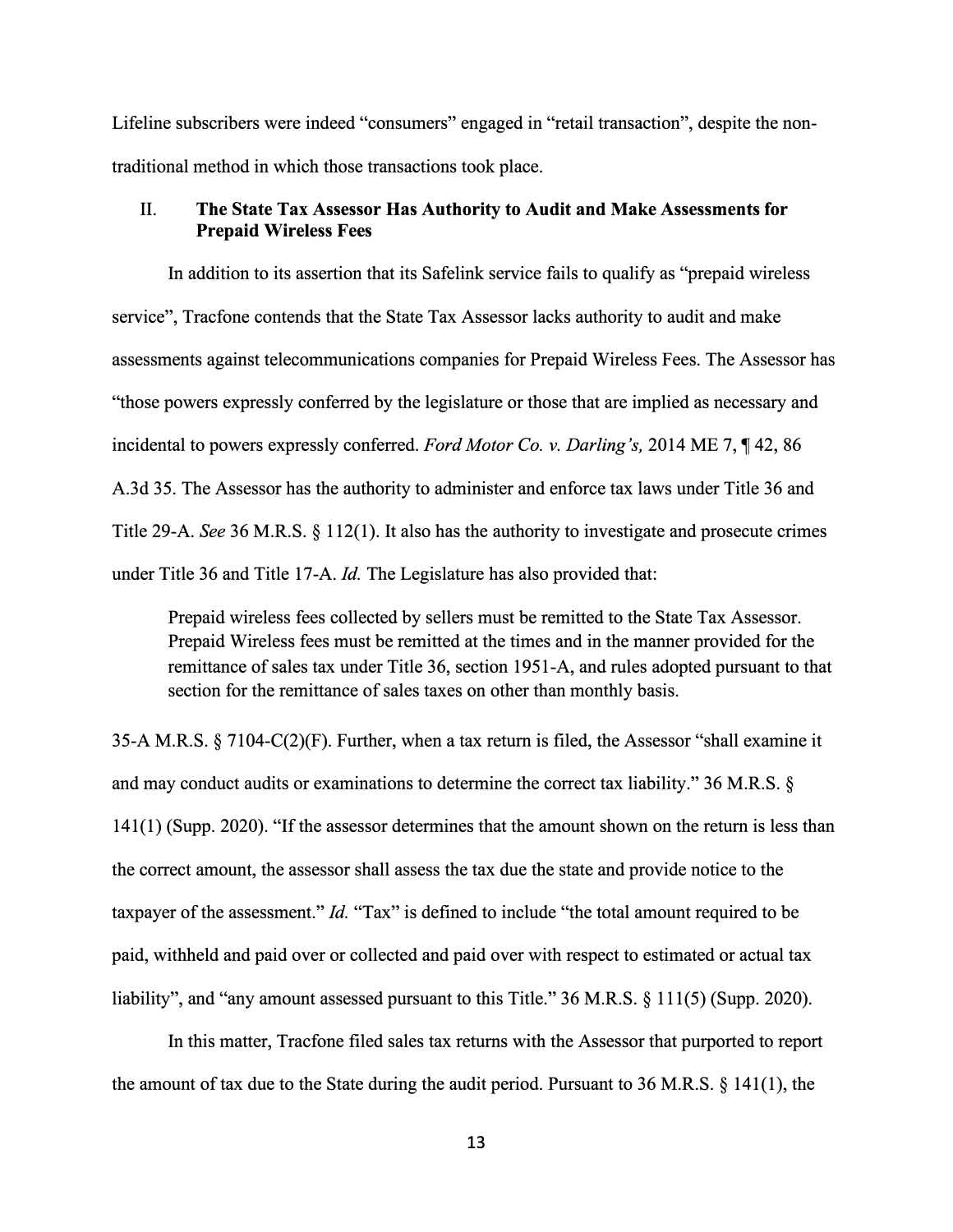Assessor examined those returns, determined the amount of tax shown on Tracfone's returns was less than the correct amount, and assessed the tax due the State. This amount included Prepaid Wireless Fees.

Tracfone asserts that because the Prepaid Wireless Fee statute is in Title 35-A rather than Title 36, Title 29-A, or Title 17-A, the Assessor lacks express authority to enforce the Prepaid Wireless Fee. However, the Assessor has implied authority to assess unpaid Prepaid Wireless Fees against Tracfone. As noted above, the legislature requires Tracfone, as a seller, to remit Prepaid Wireless Fees to the Assessor. 35-A M.R.S. § 7104-C(2)(F). The statute would be of little to no effect if it could not be enforced by the Assessor. The Law Court has previously held that the State has the power to enforce statutes when that power to enforce is implicit within the overall regulatory scheme. *See Maine Sch. Admin Distr. No. 27 v. Me. Pub. Employees Retirement Sys.* 2009 ME 108, par. 26. Tracfone's argument that the Legislature enacted a fee that could not be collected by the State is contrary to the language and purpose of 35-A M.R.S. § 7104-C, and would create an absurd result. Thus, the Court holds that the Assessor has authority to audit telecommunications companies like Tracfone and make assessments for Prepaid Wireless Fees.

# III. **Federal Law Does Not Preempt the State Tax Assessor's Application of the Prepaid Wireless Fee to Lifeline Services**

Tracfone's final argument against liability for the Prepaid Wireless Fee during the audit period, is that the Prepaid Wireless Fee is expressly preempted by federal law. "Express preemption occurs when Congress defines 'explicitly the extent to which its enactments preempt state law." *Puritan Med. Products Co., v. Copan Italia S.P.A.,* 2018 ME 90, **,r** 13, 188 A.3d 853. Tracfone's argument relies on a 2020 decision from the District of Kansas, *Virgin Mobile USA, L.P. v. Keen,* 447 F. Supp. 3d 1071 (D. Kan. 2020).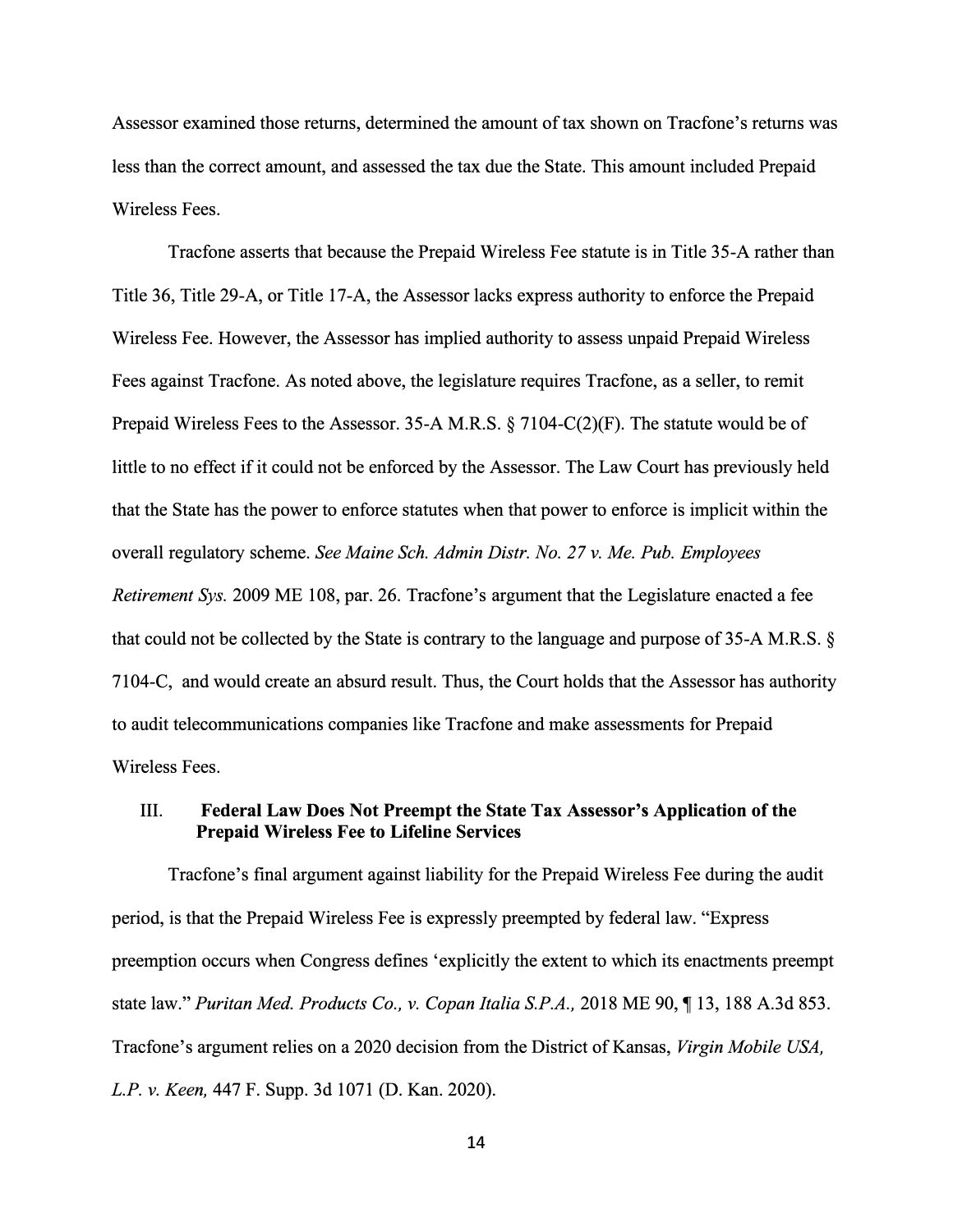The Court in *Virgin Mobile* considered whether an administrative order issued by the Kansas Corporation Commission ("KCC") violated 47 U.S.C. § 254(f), which provides:

A state may adopt regulations not inconsistent with the Commission's rules to preserve and advance universal service. Every telecommunications carrier that provides intrastate telecommunications services shall contribute, on an *equitable and nondiscriminatory*  basis, in a manner determined by the State to the preservation and advancement of universal service in that State. A State may adopt regulations to provide for additional definitions and standards to preserve and advance universal service within the State only to the extent that such regulations adopt additional specific, predictable, and sufficient mechanisms to support such definitions or standards that *do not rely on or burden* Federal universal service support mechanisms.

47 U.S.C. § 254(f) (emphasis added). The administrative order at issue required the plaintiff wireless provider, on both a retroactive and future basis (a) to report as retail revenue the subsidies that it received from the Lifeline program and (b) to pay a percentage of those Lifeline subsidies to the Kansas Universal Service Fund ("KUSF"). According to the District of Kansas, using ordinary, dictionary definitions of the words "rely" and "burden", the KCC order both relied on and burdened federal universal service support mechanisms. In particular, the Kansas court found that the KCC order was a "burden" because it would "disincentivize engagement in FUSF programs, because such disincentives decrease provision of telecommunications services and ultimately customer access to those services." *Virgin Mobile,* 447 F. Supp. 3d at 1091-92. Additionally, the Kansas Court held that the state assessment was inequitable and discriminatory under Section 254(f) because the order did not apply to all federal USF programs and it "disincentivizes provision ofFUSF Lifeline service because the KCC Order imposes an addition[al] cost on providing Lifeline services." *See Virgin Mobile,* 447 F. Supp. 3d at 1095-97.

According to Tracfone and the Kansas court, "rely on" means ''to depend on" *Virgin Mobile,* 447 F. Supp. 3d at 1090. However, the Prepaid Wireless Fee was a fixed amount (\$0.98 or \$1.01 during the audit period) per retail transaction in Maine. The Prepaid Wireless Fee did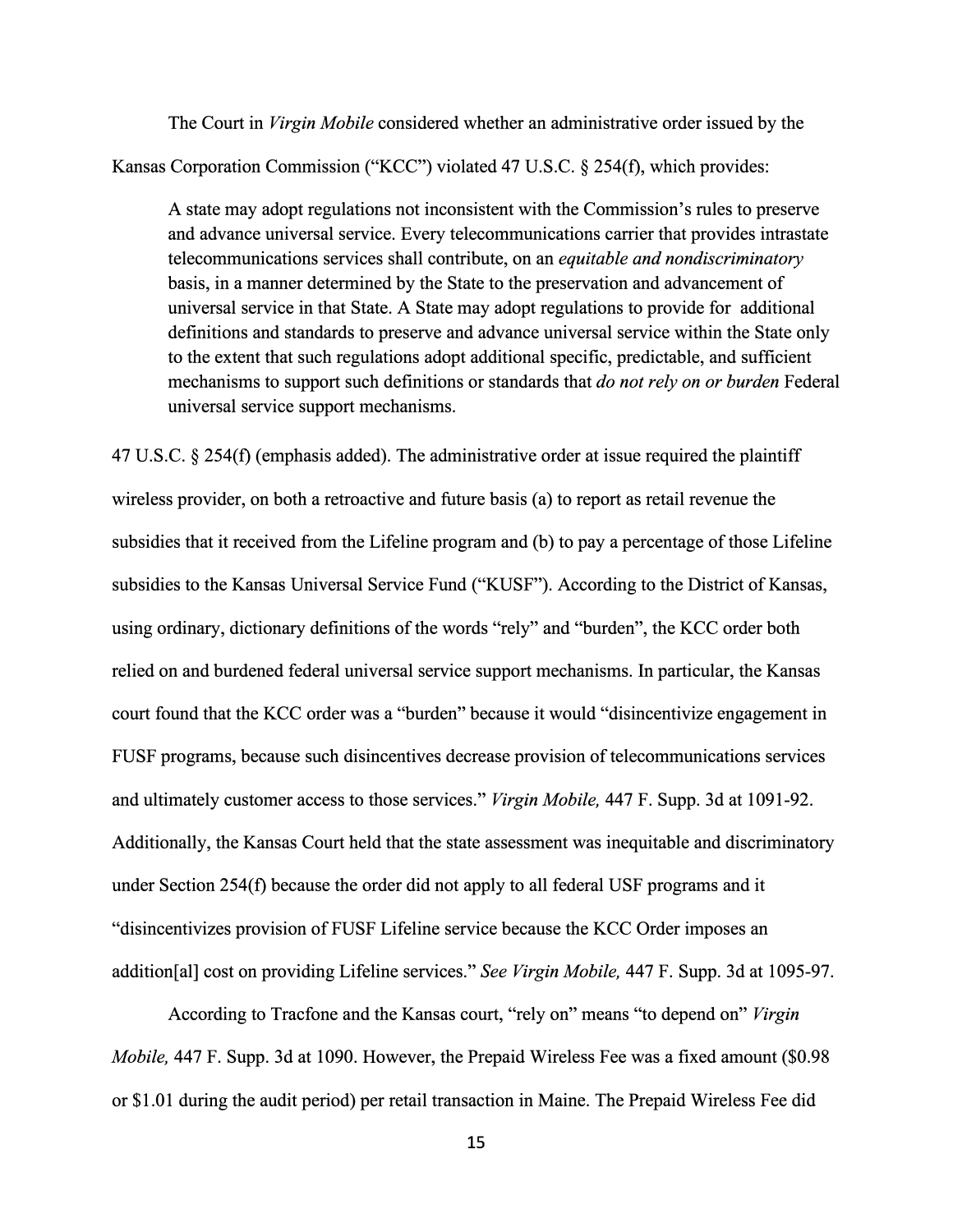not depend on any federal universal service support mechanism. Likewise, according to the Kansas Court, to "burden" federal universal service support mechanisms means "to place a load on" them. *Id.* The Kansas Court held that the KCC Order placed a load on federal universal service support mechanisms because such fees "disincentivize carriers like Tracfone from providing Lifeline service.

This Court finds no evidence in the record to suggest Tracfone was disincentivized from providing from providing Lifeline service at any time. Likewise, because Tracfone did not collect or remit Prepaid Wireless Fees on its Lifeline service during the audit period, subsidies provided to Lifeline subscribers have not been, and will not be used to pay the State's Prepaid Wireless Fee. Therefore, an assessment for the Prepaid Wireless Fee during the audit period could not "divert any federal Lifeline revenues" into Maine's USF fund as had happened in Kansas. Maine Statue does not require Tracfone, or any other Lifeline service provider, to use any of the federal Lifeline subsidy to pay the Prepaid Wireless Fee.

Similarly, the Prepaid Wireless Fee is not "inequitable" or "discriminatory." Tracfone asserts that the Prepaid Wireless Fee "improperly discriminates" against it because the fee amounts to a higher percentage of the total sale price of their Lifeline service than other providers. However, this is only the case because Tracfone provides its Safelink service for the exact price of the federal subsidy, \$9.25 per month, and does not charge customers beyond that amount. Tracfone's business decision determines how much their service costs, and thus what the ratio is between the Prepaid Wireless Fee and the monthly cost of the service. Tracfone has not demonstrated that it has been discriminated against, nor disincentivized from providing Lifeline services. Further, Tracfone has failed to show that the Prepaid Wireless Fee discriminates against the class of wireless providers that offer Lifeline versus other universal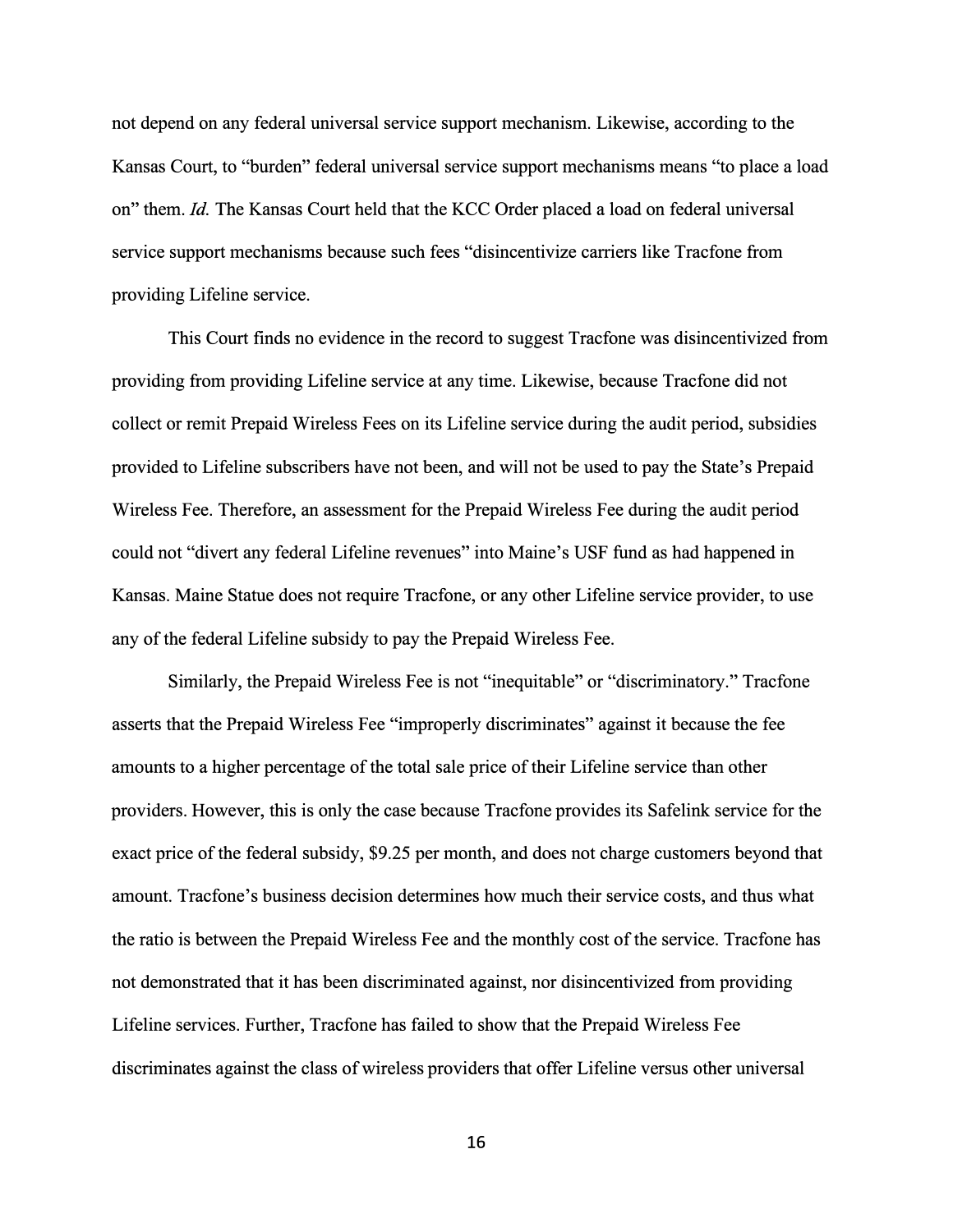service programs. Tracfone does not offer sufficient evidence that other universal service programs avoid Prepaid Wireless Fees due to a lack of "retail transactions." The Court finds that the Assessor's assessment of the Prepaid Wireless Fee is not expressly preempted. Accordingly, Tracfone's Lifeline services were subject to the Prepaid Wireless Fee during the Audit Period<sup>3</sup>. Judgment on this issue is granted in favor of the Assessor.

### **IV. Tracfone's Lifeline Services are Subject to Service Provider Tax**

In addition to the Prepaid Wireless Fee, Tracfone contends that its Lifeline services were not subject to Service Provider Tax ("SPT") during the audit period. The SPT "is imposed on the value of certain services sold in Maine. 36 M.R.S.  $\S 2552(1)$  (2010 & Supp. 2016). Two services that were subject to the SPT during the Audit Period were the sale of "telecommunications services" and "ancillary services." *Id.* § 2552(1)(E), (L).

Telecommunications services means "the electronic transmission, conveyance or routing of voice, data, audio, video, or other information or signals to a point or between or among points." 36 M.R.S. § 2551(20-A)(Supp. 2020). More simply, telecommunications service is the ability to make and receive telephone calls, and also includes the ability to send and receive text messages. Ancillary services are "associated with or incidental to the provision of telecommunications services," such as directory assistance and voice mail service. 35 M.R.S. § 2551 (1-C). Rather than taxing consumers, the SPT is "a levy on the seller" of services. 36 M.R.S. § 2552(2). However, the seller may choose to pass the tax along to its customers. *Id.*

Although "sale" is not defined in the SPT, the Law Court has recently held that a sale (defined for the purpose of imposing sales tax) is fundamentally an exchange of goods or

<sup>&</sup>lt;sup>3</sup> The Court notes that in 2018, the Legislature amended parts of Titles 25, 35-A, and 36 to provide that federal Lifeline subsidies would no longer be subject to the Prepaid Wireless Fee, Service Provider Tax, or Sales Tax. *See* P.L. 2017, ch. 422. Chapter 422 became effective on January 1, 2019, and does not retroactively impact Tracfone's tax treatment during the Audit Period.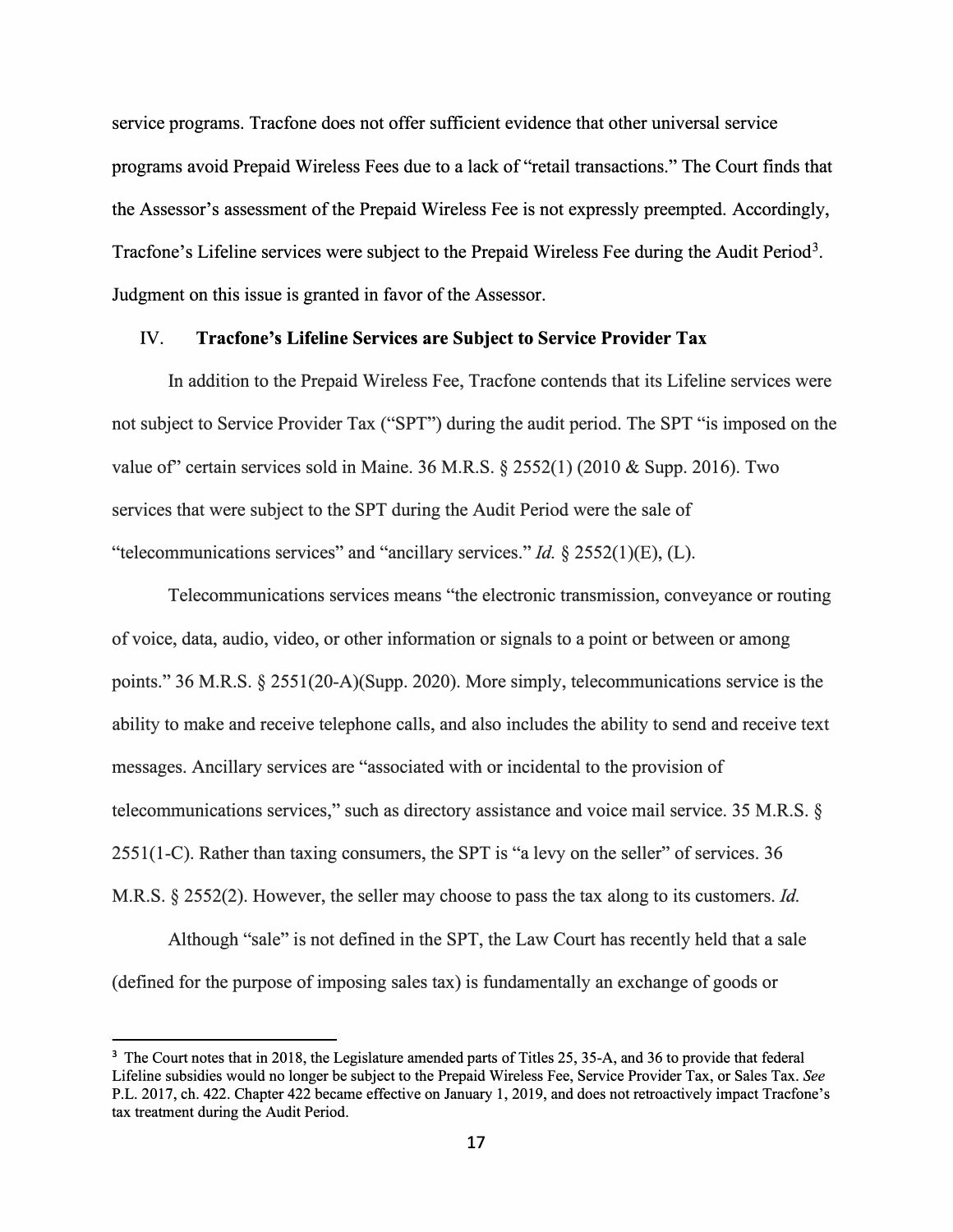services for a price or consideration. *State Tax Assessor v. MCI Comme 'ns. Servs., Inc.,* 2017 ME 119,  $\P$  14, 164 A.3d 952. The taxable value of the sale is measured by the "sale price." 36 M.R.S. § 2552(2). Sale price is defined as the "total amount of consideration, including cash, credit, property and services, for which personal property or services are sold, leased or rented, valued in money, whether received in money or otherwise ... " 36 M.R.S. § 2551(15) (Supp. 2016). Sale price "includes any consideration for services that are part of a sale," not including discounts allowed or taken on sales. *Id.* § 2551(15)(A). As previously noted, Maine Law includes all payments that a retailer receives for a taxable sale, whether the payments come from a purchaser or from a third party, even if the retailer receives multiple payments at different times. *See Flippo*, 2006 ME 62,  $\P$  10, 898 A.2d 942; *Flik Int'l Corp*, 2002 ME 176,  $\P$  19-21, 812 A.2d 974.

Tracfone again asserts that its Lifeline customers were not engaged in a "sale", and therefore Lifeline services during the audit period are not subject to SPT. However, Tracfone provided wireless telecommunications service to its Lifeline customers "for a price or consideration." Thus, those transactions were "sales." *See MCI*, 2017 ME 119, ¶ 14 164 A.3d 952. Likewise, those sales resulted in Tracfone providing customers with telecommunications services: the ability to make and receive calls through the use of a mobile handset or device. (Stip.  $\P$  27). Lifeline customers also had access to ancillary services such as directory assistance and voicemail service. (Stip.  $\P$ [27, 30). Accordingly, the Assessor correctly imposed SPT on Tracfone's Lifeline sales during the audit period and judgment is granted in favor of the Assessor.

V. **The Tax Treatment of Tracfone's Non-Lifeline Services is Not Properly Before the Court.**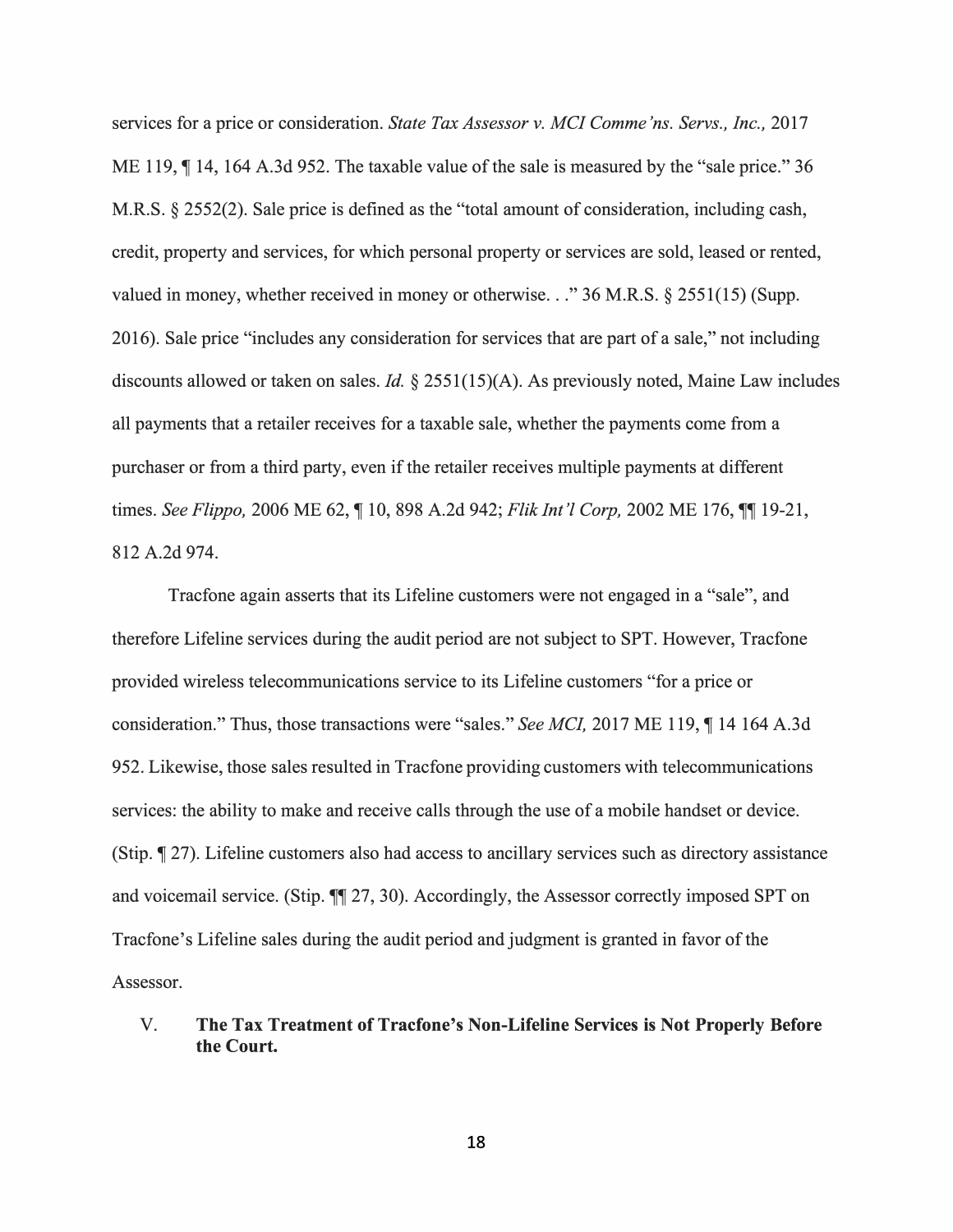Tracfone's final argument is that "BOTA's conclusion that Tracfone's non-Lifeline sales were subject to sales tax and not SPT should be upheld." (Resp. Mot. at 28). However, that issue was not properly before BOTA, and is not properly before this Court. The two final agency actions at issue are the Assessor's findings that during the Audit Period, Tracfone's Lifeline services were subject to: 1) the Prepaid Wireless Fee, and 2) SPT. Tracfone previously paid the assessed taxes/fees and interest to the extent the assessments involved its non-Lifeline sales, and has not challenged those amounts in this case. Thus, the Court does not reach whether Tracfone's non-Lifeline services are subject to SPT or sales tax, as this issue is not ripe for review.

### **CONCLUSION**

For the foregoing reasons, the Petitioner State Tax Assessor's Motion for Summary Judgment is granted. Tracfone's Lifeline service was subject to the Prepaid Wireless Fee and Service Provider Tax during the Audit Period. It follows, Respondent Tracfone's Motion for Summary Judgment is denied.

The Clerk is requested to enter this Order on the docket for this case by incorporating it by reference. M.R. Civ. P. 79(a).

4/7/2021 Justice 1902<br>4/7/2021 Justice 1902

**DATE Hon. M. Michaela Murphy Justice, Maine Superior Court**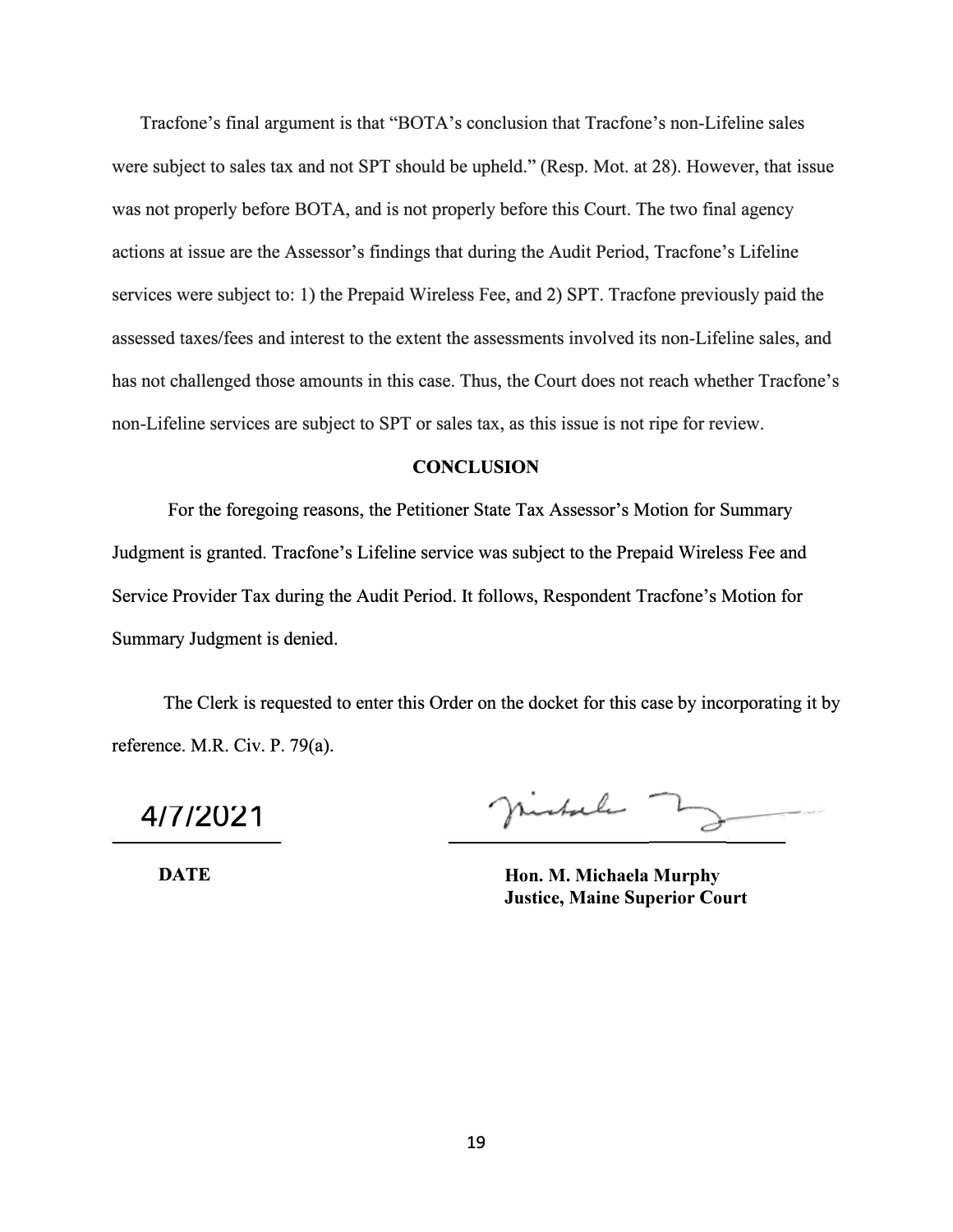**BCD-AP-2019-01**

**State Tax Assessor**

**v.**

**TracFone Wireless, Inc.**

**State Tax Assessor** Thomas Knowlton, AAG. Kimberly Patwardhan, AAG 6 State House Station Augusta, ME 04333

**Tracfone Wireless, Inc.** Jonathan Dunitz, Esq.

Verrill Dana, LLP One Portland Square Portland, ME 04101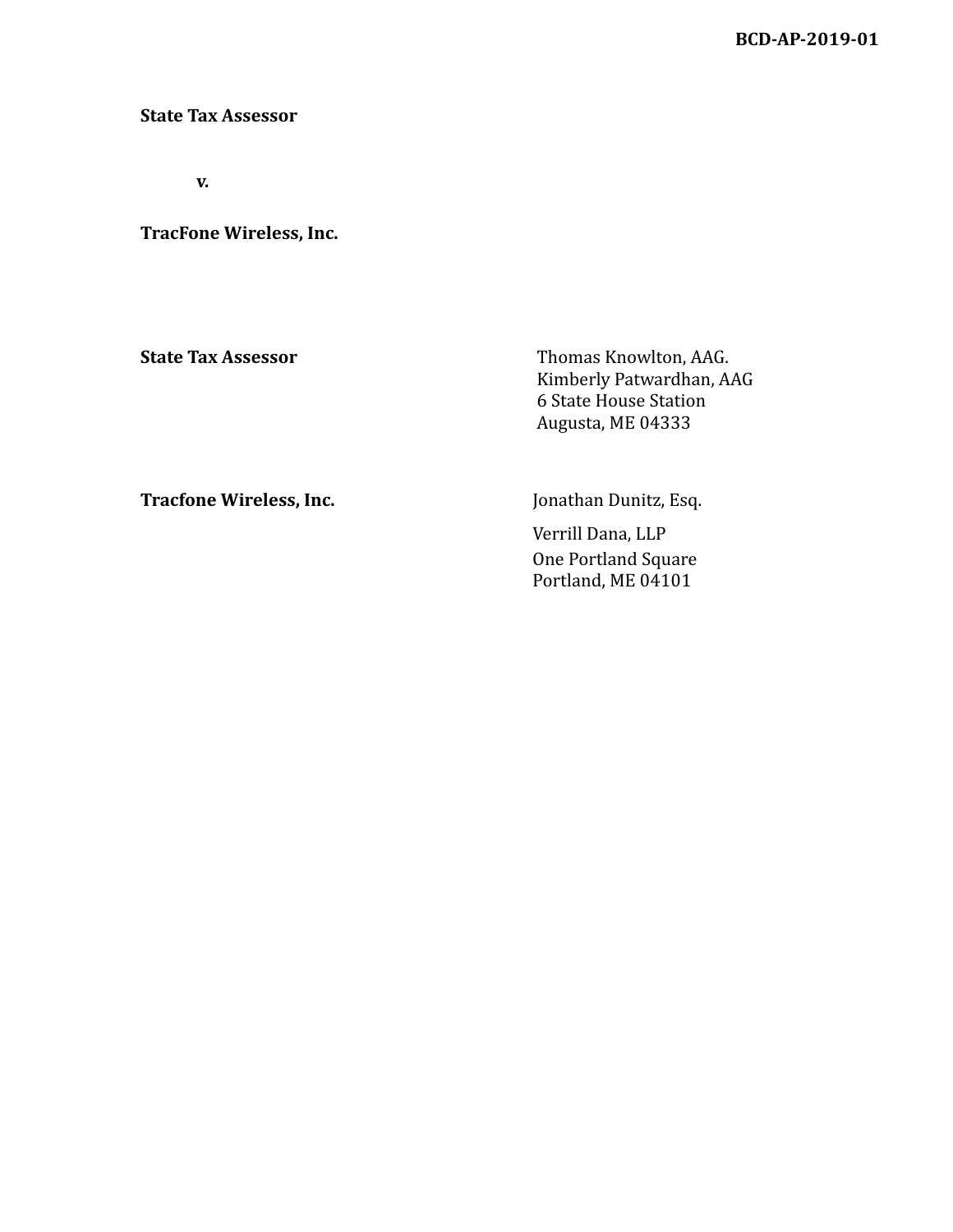# STATE TAX ASSESSOR

Petitioner/counterclaim respondent

# v. **ORDER ON MOTION TO COMPEL**

### TRACFONE WIRELESS, INC.,

Respondent/counterclaim petitioner

Before the court is Tracfone Wireless, Inc.'s ("Tracfone's") Motion to compel the production of documents. The State Tax Assessor (the "Assessor") is represented by Assistant Attorney General Thomas A. Knowlton. Tracfone is represented by Attorneys Jonathan M. Dunitz and Brian T. Marshall.

#### **Background**

On September 6, 2019, Tracfone filed a motion to compel responses to its second request for production of documents. In its motion, Tracfone asks the court to order the Assessor to produce documents related to taxpayers that are similarly situated to Tracfone. Tracfone believes that these documents will furnish evidence that the Assessor has only recently begun levying a tax assessment upon payments made to telecom companies. Tracfone contends that this evidence is relevant to the current proceeding because it will show that the Assessor changed its policies and practices without providing taxpayers notice of the change as required by 36 M.R.S. § 112. Tracfone argues that a failure to provide notice of such a change in policy and practice would render invalid two July 28, 2016 tax assessments the Assessor levied upon Tracfone.

During the course of reviewing Tracfone's motion, the court discerned that a threshold issue exists regarding whether the Assessor's failure to comply with the notice provisions of 36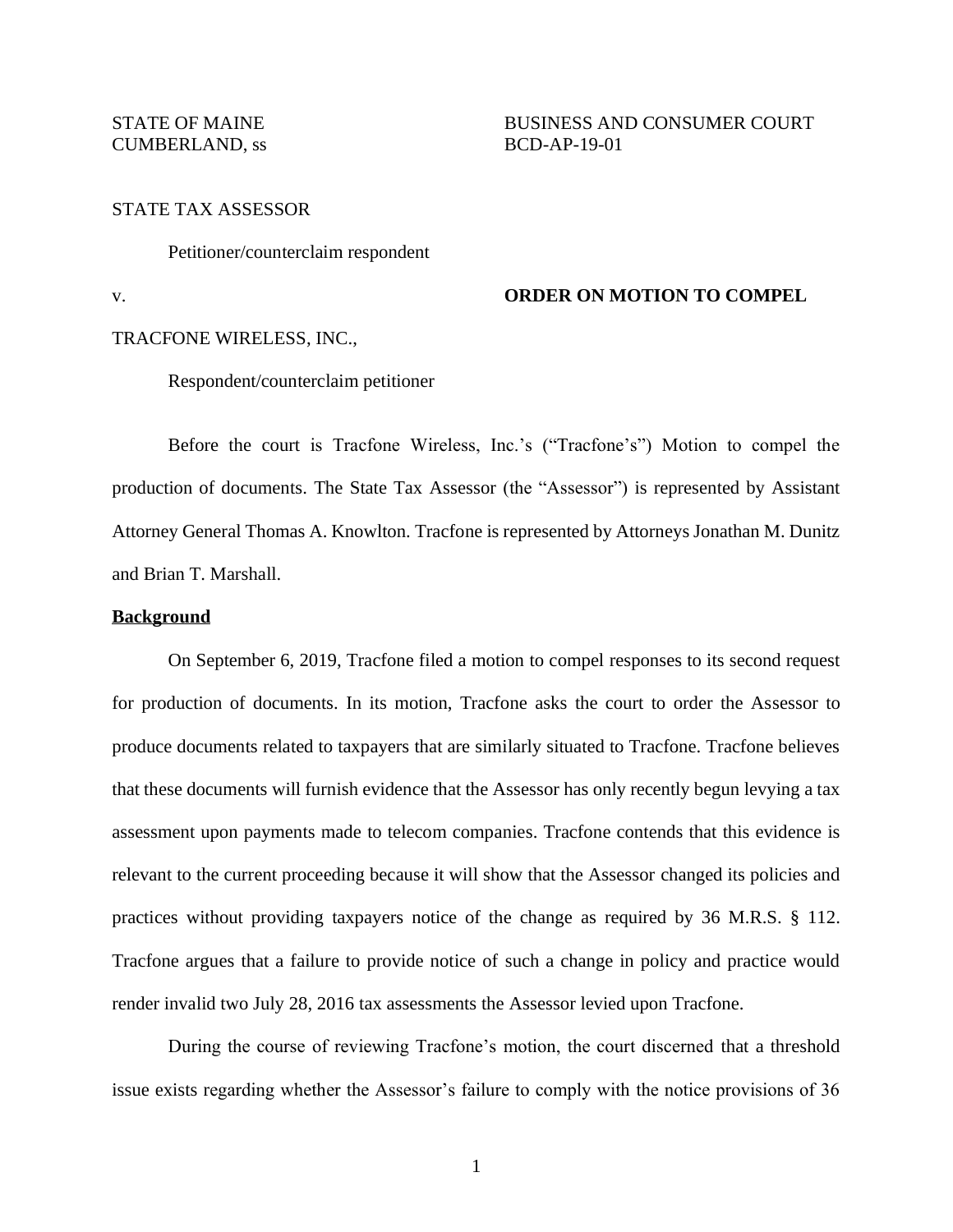M.R.S. § 112 can provide an entity with a defense to a tax assessment. If it cannot, then it is not likely that the documents Tracfone has requested would lead to the discovery of admissible evidence. The parties consented to this procedure which would require the Court to determine first as a matter of law if the notice provisions created a defense to a tax assessment, and the Court ordered supplemental briefing. For the following reasons, the court agrees with the Assessor that section 112 does not create such a defense.

## **Discussion**

36 M.R.S. § 112 provides

When a significant change has occurred in bureau policy or practice or in the interpretation by the bureau of any law rule or instruction bulletin, the assessor shall, within 60 days of the change, provide to [a] publishing entity or entities written notice, suitable for publication, of the change.

Tracfone argues that this language was intended to create a consequence for the Assessor's failure to provide notice. To support its argument, Tracfone points to section 112's use of "shall," the legislative history of section 112's enacting legislation, and the absence of language stating that section 112 does not affect the validity of an assessment.

For the purposes of this motion, the court assumes that a substantial change in Bureau practice, policy or interpretation has occurred. The issue this court must decide is whether section 112 prohibits the Assessor from assessing a tax because of the Assessor's failure to provide a written notice of the change to a publishing entity. This is a matter of statutory interpretation.

When interpreting a tax statute, the plain meaning of the statute controls if the statute is unambiguous. *Blue Yonder, LLC v. State Tax Assessor*, 2011 ME 49, ¶ 10, 17 A.3d 667. When an ambiguity exists, courts look to the legislative history of the statute to determine its meaning. *Id.* Courts seek to avoid "absurd, illogical or inconsistent results" when interpreting a statute and words in a statute "must be given meaning and not treated as meaningless and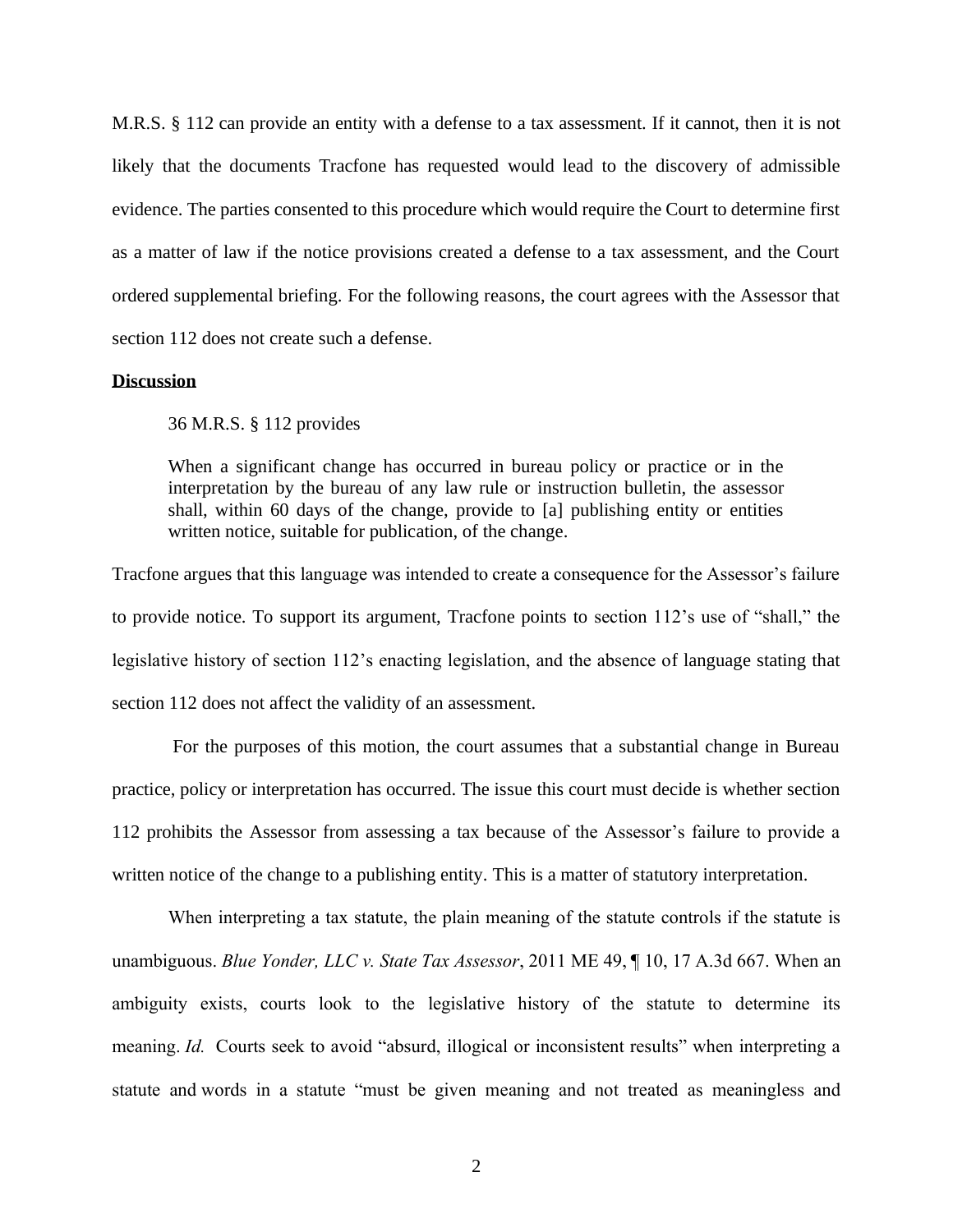superfluous." *Stromberg-Carlson Corp. v. State Tax Assessor*, 2001 ME 11, ¶ 9, 765 A.2d 566, 569. Courts, however, will not read additional language into a statute. *Id.*

The court does not discern any ambiguity in section 112. The language the parties dispute is the phrase "the assessor shall, within 60 days of the change, provide to [a] publishing entity or entities written notice, suitable for publication, of the change." While this language plainly directs the Assessor to provide notice of a substantial change within 60 days of the change, it does not prevent the Assessor from implementing the change if notice is not provided. This conclusion is bolstered by the fact that notice must only be provided after a substantial change in policy, practice or interpretation has occurred; notice is not required prior to the change taking effect.

Moreover, the plain language of section 112 provides no sanction or consequence for the Assessor's failure to provide notice. The court cannot read additional language into section 112 or create a remedy which is not supported by the plain language of the statute. *Stromberg-Carlson Corp.*, 2001 ME 11, ¶ 9, 765 A.2d at 569; *Bureau v. Staffing Network*, 678 A.2d 583, 590 (Me. 1996) (courts do "not create a remedy or penalty when a statute is silent regarding the sanction for failure of an agency to timely act"). The only remedy available for the Assessor's refusal to provide notice is an order requiring the agency to act. 5 M.R.S. 11001(2); *see also Guar. Trust Life Ins. Co. v. Superintendent of Ins.*, 2013 ME 102, ¶¶ 38-39, 82 A.3d 121. In this case, however, Tracfone is not seeking an order to requiring the agency to act. It is asking for an order prohibiting the Assessor from acting to assess the tax in question, and is effectively asking the Court to create a remedy which the Court has no authority to create.

The power of taxation is retained solely by the Legislature and the Legislature may not delegate it to other authorities. Me. Const. Art. IX, § 9; *Me. Milk Producers, Inc. v. Comm'r of Agric., Food & Rural Res.*, 483 A.2d 1213, 1220 n.10 (Me. 1984) (citing *Boston Milk Producers,*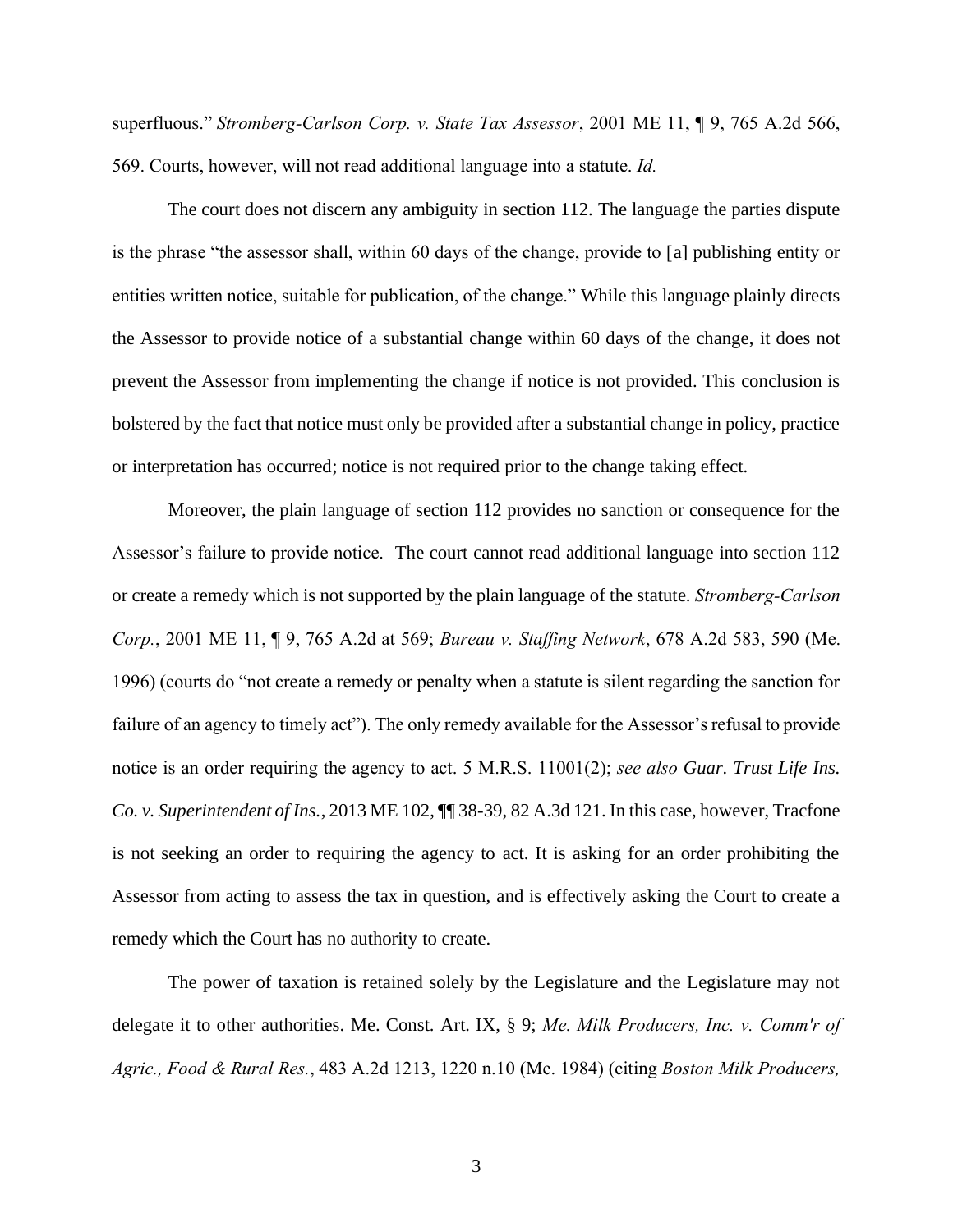*Inc. v. Halperin*, 446 A.2d 33, 40 (Me. 1982)). Whether Tracfone, or any other entity, is subject to a tax is dependent upon the language of the taxing statute and not the rules, policies or practices of the Tax Assessor. *See Hudson Pulp & Paper Corp. v. Johnson*, 147 Me. 444, 448, 88 A.2d 154, 156 (1952). Thus, it is the acts of the Legislature which provide notice to entities of their tax liability and not the practices, policies, or interpretive guidance offered by the Assessor. *Cmty. Telcoms. Corp. v. State Tax Assessor*, 684 A.2d 424, 427 (Me. 1996); *see also Blue Yonder, LLC v. State Tax Assessor*, 2011 ME 49, ¶ 6, 17 A.3d 667 (the Assessor is not accorded any deference when interpreting tax statutes). Finally, the Assessor is not prevented from enforcing the tax laws of the State of Maine simply because of its prior failure to enforce the law or because of its inconsistent interpretation of the law. *Cmty. Telcoms. Corp.*, 684 A.2d at 427 (collecting cases); *Stewart Title Guar. Co. v. State Tax Assessor*, 2009 ME 8, ¶ 35, 963 A.2d 169.

### **Conclusion**

The plain language of 36 M.R.S. § 112 does not prohibit the State Tax Assessor from enforcing the Tax Laws of the State of Maine even though the enforcement may represent a significant change in policy, practice, or interpretation, and even if the Tax Assessor failed to provide notice of such a change. Consequently, the Assessor's failure to provide notice in accordance with section 112 does not provide an entity with a defense to a tax assessment. In light of this, the information concerning other taxpayers which Tracfone seeks in its second request for the production of documents does not appear to be relevant to the subject matter of this litigation and is therefore not subject to discovery. M.R. Civ. P. 26(b)(1); *Strong v. Brakeley*, 2016 ME 60, ¶ 14 n.5, 137 A.3d 1007.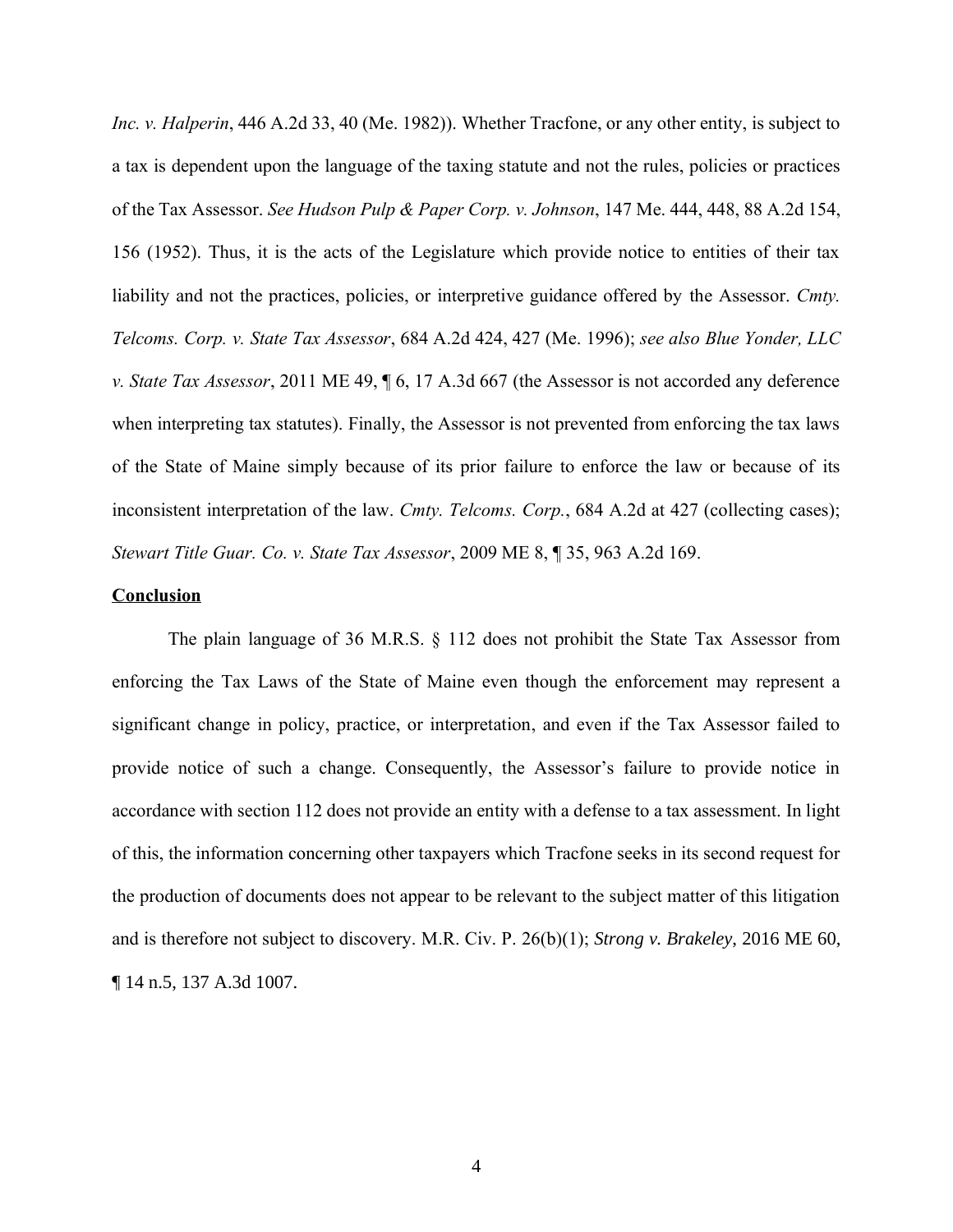**The entry is**

**Tracfone Wireless, Inc.'s Motion to Compel is DENIED.**

Date: 2/3/2020 <u>/s</u>

**M. Michaela Murphy Justice, Business and Consumer Court**